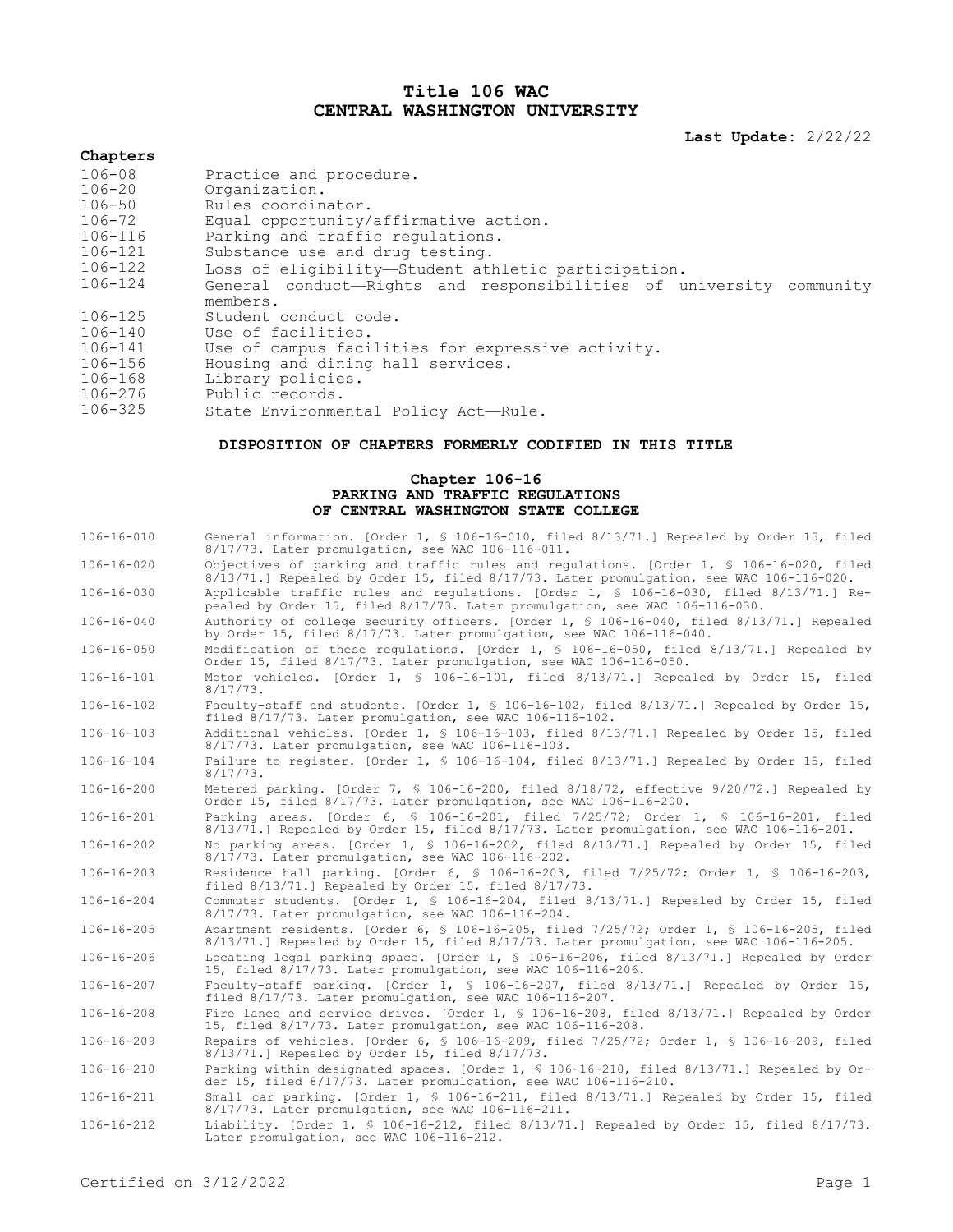| $106 - 16 - 213$       | Parking trailers, campers, etc. on campus. [Order 6, § 106-16-213, filed 7/25/72.] Re-<br>pealed by Order 15, filed 8/17/73. Later promulgation, see WAC 106-116-213.                                    |  |
|------------------------|----------------------------------------------------------------------------------------------------------------------------------------------------------------------------------------------------------|--|
| $106 - 16 - 301$       | Purchasing parking permits. [Order 1, § 106-16-301, filed 8/13/71.] Repealed by Order 15,<br>filed 8/17/73. Later promulgation, see WAC 106-116-301.                                                     |  |
| $106 - 16 - 302$       | Purchasers responsibility. [Order 1, § 106-16-302, filed 8/13/71.] Repealed by Order 15,<br>filed 8/17/73. Later promulgation, see WAC 106-116-302.                                                      |  |
| $106 - 16 - 303$       | Display of permits. [Order 1, § 106-16-303, filed 8/13/71.] Repealed by Order 15, filed<br>8/17/73. Later promulgation, see WAC 106-116-303.                                                             |  |
| $106 - 16 - 304$       | Disability permit. [Order 1, § 106-16-304, filed 8/13/71.] Repealed by Order 15, filed<br>$8/17/73$ . Later promulgation, see WAC 106-116-304.                                                           |  |
| $106 - 16 - 305$       | Special parking permits. [Order 6, § 106-16-305, filed 7/25/72; Order 1, § 106-16-305,<br>filed 8/13/71.] Repealed by Order 15, filed 8/17/73. Later promulgation, see WAC<br>$106 - 116 - 305$ .        |  |
| $106 - 16 - 306$       | Temporary parking permits. [Order 1, § 106-16-306, filed 8/13/71.] Repealed by Order 15,<br>filed 8/17/73. Later promulgation, see WAC 106-116-306.                                                      |  |
| $106 - 16 - 307$       | Parking fees per vehicle. [Order 1, § 106-16-307, filed 8/13/71.] Repealed by Order 15,<br>filed 8/17/73. Later promulgation, see WAC 106-116-307.                                                       |  |
| $106 - 16 - 308$       | Replacement of parking permit. [Order 1, § 106-16-308, filed 8/13/71.] Repealed by Order<br>15, filed 8/17/73. Later promulgation, see WAC 106-116-308.                                                  |  |
| $106 - 16 - 309$       | Change of residence. [Order 1, § 106-16-309, filed 8/13/71.] Repealed by Order 15, filed<br>8/17/73.                                                                                                     |  |
| $106 - 16 - 310$       | Contractor and vendor parking permits. [Order 6, § 106-16-310, filed 7/25/72; Order 1, §<br>106-16-310, filed 8/13/71.] Repealed by Order 15, filed 8/17/73. Later promulgation, see<br>WAC 106-116-310. |  |
| $106 - 16 - 311$       | Parking fee refunds. [Order 1, § 106-16-311, filed 8/13/71.] Repealed by Order 15, filed<br>$8/17/73$ . Later promulgation, see WAC 106-116-311.                                                         |  |
| $106 - 16 - 312$       | Permit revocation. [Order 1, § 106-16-312, filed 8/13/71.] Repealed by Order 15, filed<br>$8/17/73$ . Later promulgation, see WAC 106-116-312.                                                           |  |
| $106 - 16 - 401$       | Definition of a visitor. [Order 6, § 106-16-401, filed 7/25/72; Order 1, § 106-16-401,<br>filed 8/13/71.] Repealed by Order 15, filed 8/17/73. Later promulgation, see WAC<br>$106 - 116 - 401.$         |  |
| $106 - 16 - 402$       | Responsibility of a visitor. [Order 1, § 106-16-402, filed 8/13/71.] Repealed by Order<br>15, filed 8/17/73. Later promulgation, see WAC 106-116-402.                                                    |  |
| $106 - 16 - 403$       | Visitor parking permits. [Order 1, § 106-16-403, filed 8/13/71.] Repealed by Order 15,<br>filed 8/17/73. Later promulgation, see WAC 106-116-403.                                                        |  |
| $106 - 16 - 404$       | Designated visitor parking areas. [Order 1, § 106-16-404, filed 8/13/71.] Repealed by Or-<br>der 15, filed 8/17/73. Later promulgation, see WAC 106-116-404.                                             |  |
| $106 - 16 - 501$       | Basic speed limit. [Order 1, § 106-16-501, filed 8/13/71.] Repealed by Order 15, filed<br>8/17/73. Later promulgation, see WAC 106-116-501.                                                              |  |
| $106 - 16 - 601$       | Citations. [Order 1, § 106-16-601, filed 8/13/71.] Repealed by Order 15, filed 8/17/73.<br>Later promulgation, see chapter 106-116 WAC.                                                                  |  |
| $106 - 16 - 602$       | Suggested bail schedule for registration violations. [Order 1, § 106-16-602, filed<br>8/13/71.] Repealed by Order 15, filed 8/17/73. Later promulgation, see chapter 106-116<br>WAC.                     |  |
| $106 - 16 - 603$       | Suggested bail for parking violations. [Order 1, § 106-16-603, filed 8/13/71.] Repealed<br>by Order 15, filed 8/17/73. Later promulgation, see chapter 106-116 WAC.                                      |  |
| $106 - 16 - 604$       | Jurisdiction and penalties. [Order 1, § 106-16-604, filed 8/13/71.] Repealed by Order 15,<br>filed 8/17/73. Later promulgation, see WAC 106-116-521.                                                     |  |
| $106 - 16 - 701$       | Impounding procedures. [Order 1, § 106-16-701, filed 8/13/71.] Repealed by Order 15,<br>filed 8/17/73. Later promulgation, see WAC 106-116-701.                                                          |  |
| $106 - 16 - 702$       | Inoperative vehicles. [Order 1, § 106-16-702, filed 8/13/71.] Repealed by Order 15, filed<br>8/17/73. Later promulgation, see WAC 106-116-702.                                                           |  |
| $106 - 16 - 703$       | Liability. [Order 1, § 106-16-703, filed 8/13/71.] Repealed by Order 15, filed 8/17/73.<br>Later promulgation, see chapter 106-116 WAC.                                                                  |  |
| $106 - 16 - 801$       | Motorbike requlations. [Order 1, $\frac{1}{5}$ 106-16-801, filed 8/13/71.] Repealed by Order 15,<br>filed 8/17/73. Later promulgation, see chapter 106-116 WAC.                                          |  |
| $106 - 16 - 802$       | Motorbike parking. [Order 1, § 106-16-802, filed 8/13/71.] Repealed by Order 15, filed<br>8/17/73. Later promulgation, see chapter 106-116 WAC.                                                          |  |
| $106 - 16 - 803$       | Motorbike permits. [Order 1, § 106-16-803, filed 8/13/71.] Repealed by Order 15, filed<br>8/17/73. Later promulgation, see chapter 106-116 WAC.                                                          |  |
| $106 - 16 - 901$       | Bicycle parking and traffic regulations. [Order 1, § 106-16-901, filed 8/13/71.] Repealed<br>by Order 15, filed 8/17/73. Later promulgation, see WAC 106-116-901.                                        |  |
| Chapter 106-36         |                                                                                                                                                                                                          |  |
| ENTERTAINMENT POLICIES |                                                                                                                                                                                                          |  |
| 106-36-800             | Entertainment policy. [Order 3244, § 106-36-800, filed $12/8/71$ .] Repealed by Order 17,<br>filed $7/2/74$ .                                                                                            |  |

- 106-36-801 Entertainment defined. [Order 7, § 106-36-801, filed 8/18/72, effective 9/20/72; Order 3244, § 106-36-801, filed 12/8/71.] Repealed by Order 17, filed 7/2/74.
- 106-36-802 Festivals. [Order 3244, § 106-36-802, filed 12/8/71.] Repealed by Order 17, filed 7/2/74. 106-36-805 Approval of entertainment required. [Order 7, § 106-36-805, filed 8/18/72, effective 9/20/72; Order 3244, § 106-36-805, filed 12/8/71.] Repealed by Order 17, filed 7/2/74.
- 106-36-820 Responsibilities of the associated students of Central. [Order 3244, § 106-36-820, filed 12/8/71.] Repealed by Order 17, filed 7/2/74.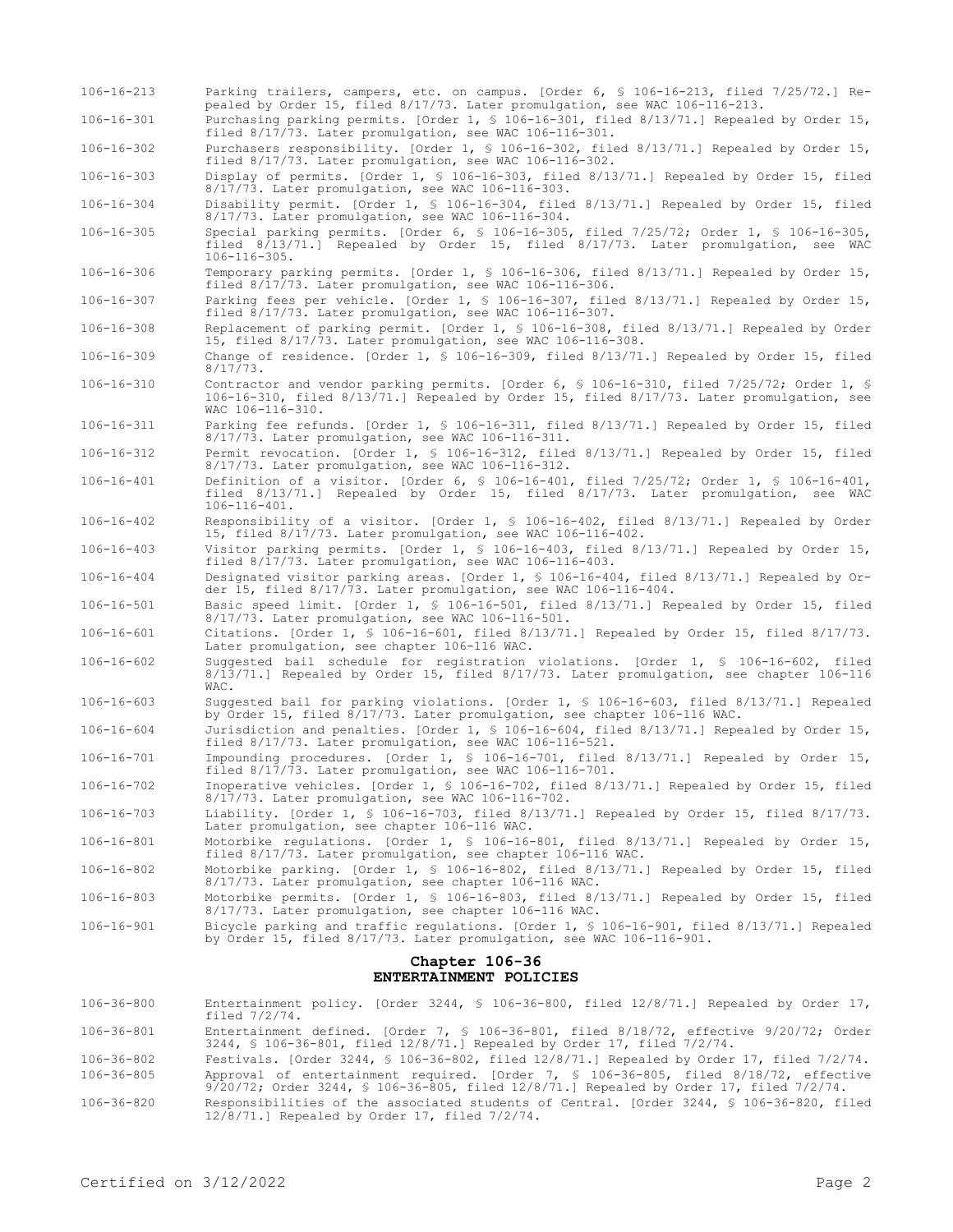| $106 - 36 - 825$                   | Prohibited activities at entertainment presentation. [Order 3244, § 106-36-825, filed<br>$12/8/71$ . Repealed by Order 17, filed $7/2/74$ .                                                                                                                                                                                                                 |  |
|------------------------------------|-------------------------------------------------------------------------------------------------------------------------------------------------------------------------------------------------------------------------------------------------------------------------------------------------------------------------------------------------------------|--|
| $106 - 36 - 830$                   | Obligations of officially recognized student organizations and private entities. [Order<br>3244, \$ 106-36-830, filed 12/8/71.] Repealed by Order 17, filed 7/2/74.                                                                                                                                                                                         |  |
| $106 - 36 - 831$                   | Obligations of officially recognized student organizations and private entities-Deposit<br>of rental fee. [Order 3244, § 106-36-831, filed 12/8/71.] Repealed by Order 17, filed<br>7/2/74.                                                                                                                                                                 |  |
| $106 - 36 - 832$                   | Obligations of officially recognized student organizations and private entities—Damages<br>bond. [Order 7, § 106-36-832, filed 8/18/72, effective 9/20/72; Order 3244, § 106-36-832,<br>filed $12/8/71$ . Repealed by Order 17, filed $7/2/74$ .                                                                                                            |  |
| 106-36-840                         | Scheduling responsibilities, requirements, priorities and procedure. [Order 3244, §<br>106-36-840, filed $12/8/71$ . Repealed by Order 17, filed $7/2/74$ .                                                                                                                                                                                                 |  |
| $106 - 36 - 841$                   | Scheduling responsibilities, requirements, priorities and procedure-Procedure for re-<br>quest. [Order 3244, § 106-36-841, filed 12/8/71.] Repealed by Order 17, filed 7/2/74.                                                                                                                                                                              |  |
| $106 - 36 - 842$                   | Scheduling responsibilities, requirements, priorities and procedure-Prohibition of as-<br>signments. [Order 3244, § 106-36-842, filed $12/8/71$ .] Repealed by Order 17, filed $7/2/74$ .                                                                                                                                                                   |  |
| $106 - 36 - 843$                   | Scheduling responsibilities, requirements, priorities and procedure-Requirements for<br>scheduling. [Order 3244, § 106-36-843, filed 12/8/71.] Repealed by Order 17, filed<br>7/2/74.                                                                                                                                                                       |  |
| $106 - 36 - 844$                   | Scheduling responsibilities, requirements, priorities and procedure—Limitation on use of<br>facilities and authority of scheduling officer. [Order 7, § 106-36-844, filed 8/18/72,<br>effective $9/20/72$ ; Order 3244, § 106-36-844, filed 12/8/71.] Repealed by Order 17, filed<br>7/2/74.                                                                |  |
| $106 - 36 - 845$                   | Requirements for execution of contract and contents. [Order 3244, § 106-36-845, filed<br>$12/8/71$ . Repealed by Order 17, filed $7/2/74$ .                                                                                                                                                                                                                 |  |
| $106 - 36 - 846$                   | Requirements for execution of contract and contents-Contract provisions. [Order 3244, §<br>106-36-846, filed $12/8/71$ .] Repealed by Order 17, filed $7/2/74$ .                                                                                                                                                                                            |  |
| $106 - 36 - 850$                   | Responsibilities of the director of social activities and social activities board. [Order<br>3244, § 106-36-850, filed 12/8/71.] Repealed by Order 17, filed $7/2/74$ .                                                                                                                                                                                     |  |
| 106-36-860                         | Authority of athletic director to administer athletic events. [Order 3244, § 106-36-860,<br>filed $12/8/71$ . Repealed by Order 17, filed $7/2/74$ .                                                                                                                                                                                                        |  |
| $106 - 36 - 870$                   | Authority of dean of students to administer recreation program. [Order 3244, §<br>106-36-870, filed 12/8/71.] Repealed by Order 17, filed 7/2/74.                                                                                                                                                                                                           |  |
| $106 - 36 - 880$                   | Authority of academic departments to administer their sponsored public events. [Order<br>3244, § 106-36-880, filed 12/8/71.] Repealed by Order 17, filed $7/2/74$ .                                                                                                                                                                                         |  |
| Chapter 106-112<br>PERSONNEL RULES |                                                                                                                                                                                                                                                                                                                                                             |  |
|                                    |                                                                                                                                                                                                                                                                                                                                                             |  |
| 106-112-001                        | Personnel rules. [Order 4, § 106-112-001, filed 6/16/72, effective 7/20/72.] Repealed by<br>WSR 86-23-007 (Order 59), filed 11/7/86. Statutory Authority: RCW 28B.19.050 and<br>$28B.35.120(11)$ .                                                                                                                                                          |  |
| 106-112-010                        | Student employment procedures-Reqular student employment. [Statutory Authority: RCW<br>28B.19.050 and 28B.40.120. WSR 78-08-011 (Order 39), § 106-112-010, filed 7/11/78; Order<br>4, \$ 106-112-010, filed 6/16/72, effective 7/20/72.] Repealed by WSR 86-23-007 (Order<br>59), filed 11/7/86. Statutory Authority: RCW 28B.19.050 and 28B.35.120(11).    |  |
| $106 - 112 - 011$                  | Student employment procedures-Work-study employment. [Order 4, § 106-112-011, filed<br>$6/16/72$ , effective $7/20/72$ . Repealed by WSR 86-23-007 (Order 59), filed 11/7/86. Statu-<br>tory Authority: RCW 28B.19.050 and 28B.35.120(11).                                                                                                                  |  |
| 106-112-100                        | Policy on nepotism. [Statutory Authority: RCW 28B.19.050 and 28B.40.120. WSR 78-08-011<br>(Order 39), § 106-112-100, filed 7/11/78; Order 4073, § 106-112-100, filed 8/23/74.] Re-<br>pealed by WSR 86-23-007 (Order 59), filed 11/7/86. Statutory Authority: RCW 28B.19.050<br>and 28B.35.120(11).                                                         |  |
| 106-112-101                        | Policy on nepotism-Exceptions. [Statutory Authority: RCW 28B.19.050 and 28B.40.120. WSR<br>78-08-011 (Order 39), § 106-112-101, filed 7/11/78; Order 4073, § 106-112-101, filed<br>8/23/74.] Repealed by WSR 86-23-007 (Order 59), filed 11/7/86. Statutory Authority: RCW<br>28B.19.050 and 28B.35.120(11).                                                |  |
| $106 - 112 - 105$                  | Decisions on relatives. [Statutory Authority: RCW 28B.19.050 and 28B.40.120.<br>WSR<br>78-08-011 (Order 39), § 106-112-105, filed 7/11/78; Order 4073, § 106-112-105, filed<br>$8/23/74$ .] Repealed by WSR 86-23-007 (Order 59), filed 11/7/86. Statutory Authority: RCW<br>28B.19.050 and 28B.35.120(11).                                                 |  |
| 106-112-200                        | Equal employment opportunity policy. [Statutory Authority: RCW 28B.19.050 and 28B.40.120.<br>WSR 79-08-025 (Order 44), § 106-112-200, filed 7/13/79; Order 36, § 106-112-200, filed<br>11/14/77; Order 4074, § 106-112-200, filed 8/23/74.] Repealed by WSR 86-23-007 (Order<br>59), filed 11/7/86. Statutory Authority: RCW 28B.19.050 and 28B.35.120(11). |  |
| 106-112-210                        | Establish goals and timetables. [Order 36, § 106-112-210, filed 11/14/77; Order 4074, §<br>106-112-210, filed 8/23/74.] Repealed by WSR 86-23-007 (Order 59), filed 11/7/86. Statu-<br>tory Authority: RCW 28B.19.050 and 28B.35.120(11).                                                                                                                   |  |
| 106-112-220                        | Complaints of discrimination. [Order 36, § 106-112-220, filed 11/14/77; Order 4074, §<br>106-112-220, filed 8/23/74.] Repealed by WSR 86-23-007 (Order 59), filed 11/7/86. Statu-                                                                                                                                                                           |  |
| 106-112-230                        | tory Authority: RCW 28B.19.050 and 28B.35.120(11).<br>Commitment to affirmative action. [Order 36, § 106-112-230, filed 11/14/77; Order 4074, §<br>106-112-230, filed 8/23/74.] Repealed by WSR 86-23-007 (Order 59), filed 11/7/86. Statu-<br>tory Authority: RCW 28B.19.050 and 28B.35.120(11).                                                           |  |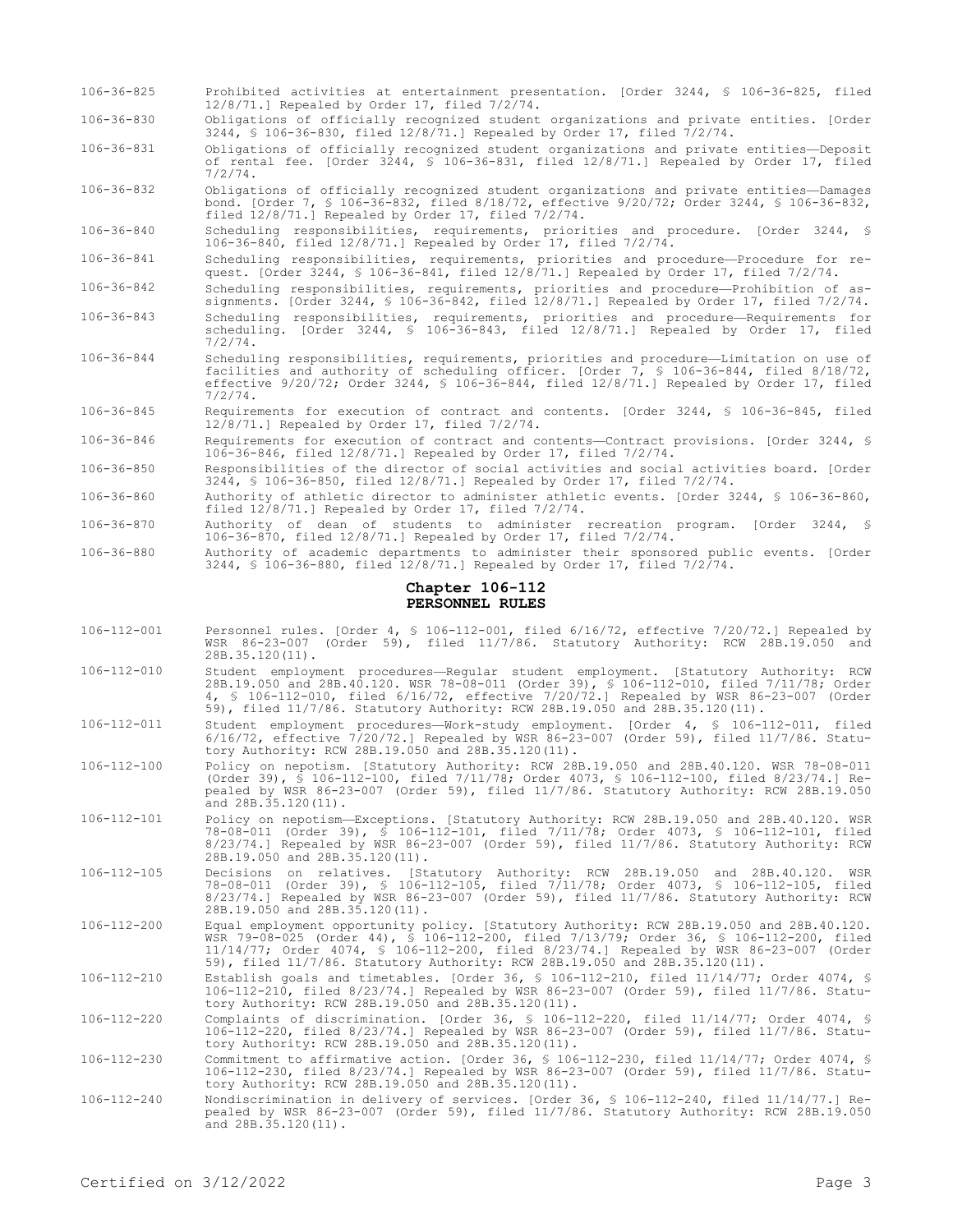- 106-112-300 Pregnancy and maternity leave policy—Introduction. [Statutory Authority: RCW 28B.19.050 and 28B.40.120. WSR 78-08-011 (Order 39), § 106-112-300, filed 7/11/78; Order 4075, § 106-112-300, filed 8/23/74.] Repealed by WSR 86-23-007 (Order 59), filed 11/7/86. Statutory Authority: RCW 28B.19.050 and 28B.35.120(11).
- 106-112-301 Purposes. [Order 4075, § 106-112-301, filed 8/23/74.] Repealed by WSR 86-23-007 (Order 59), filed 11/7/86. Statutory Authority: RCW 28B.19.050 and 28B.35.120(11).

106-112-310 Hiring pregnant women. [Statutory Authority: RCW 28B.19.050 and 28B.40.120. WSR 78-08-011 (Order 39), § 106-112-310, filed 7/11/78; Order 4075, § 106-112-310, filed 8/23/74.] Repealed by WSR 86-23-007 (Order 59), filed 11/7/86. Statutory Authority: RCW 28B.19.050 and 28B.35.120(11).

- 106-112-320 Condition of employment for pregnant women. [Order 4075, § 106-112-320, filed 8/23/74.] Repealed by WSR 86-23-007 (Order 59), filed 11/7/86. Statutory Authority: RCW 28B.19.050 and 28B.35.120(11).
- 106-112-330 Leave for pregnancy. [Statutory Authority: RCW 28B.19.050 and 28B.40.120. WSR 78-08-011 (Order 39), § 106-112-330, filed 7/11/78; Order 4075, § 106-112-330, filed 8/23/74.] Repealed by WSR 86-23-007 (Order 59), filed 11/7/86. Statutory Authority: RCW 28B.19.050 and  $28B.35.120(11)$ .
- 106-112-340 Leave benefits for pregnant women. [Statutory Authority: RCW 28B.19.050 and 28B.40.120. WSR 78-08-011 (Order 39), § 106-112-340, filed 7/11/78; Order 4075, § 106-112-340, filed 8/23/74.] Repealed by WSR 86-23-007 (Order 59), filed 11/7/86. Statutory Authority: RCW 28B.19.050 and 28B.35.120(11).
- 106-112-350 Insurance benefits for pregnant women. [Statutory Authority: RCW 28B.19.050 and 28B.40.120. WSR 78-08-011 (Order 39), § 106-112-350, filed 7/11/78; Order 4075, § 106-112-350, filed 8/23/74.] Repealed by WSR 86-23-007 (Order 59), filed 11/7/86. Statutory Authority: RCW 28B.19.050 and 28B.35.120(11).
- 106-112-360 Marital status as related to pregnancy. [Statutory Authority: RCW 28B.19.050 and 28B.40.120. WSR 78-08-011 (Order 39), § 106-112-360, filed 7/11/78; Order 4075, § 106-112-360, filed 8/23/74.] Repealed by WSR 86-23-007 (Order 59), filed 11/7/86. Statutory Authority: RCW 28B.19.050 and 28B.35.120(11).

## **Chapter 106-120 STUDENT CONDUCT CODE**

- 106-120-001 Rights and responsibilities. [Statutory Authority: RCW 28B.19.050 and 28B.40.120. WSR 78-10-106 (Order 41), § 106-120-001, filed 10/4/78; Order 7, § 106-120-001, filed 8/18/72, effective 9/20/72.] Repealed by WSR 85-07-032 (Order 58), filed 3/15/85. Statutory Authority: RCW 28B.19.050 and 28B.35.120(11).
- 106-120-003 Purpose. [Statutory Authority: RCW 28B.10.528 and 28B.35.120(12). WSR 07-01-065, § 106-120-003, filed 12/18/06, effective 1/18/07; WSR 94-21-048 (Order CWU AO 75), § 106-120-003, filed 10/12/94, effective 11/12/94. Statutory Authority: RCW 28B.19.050 and 28B.35.120(11). WSR 85-07-032 (Order 58), § 106-120-003, filed 3/15/85.] Repealed by WSR 15-24-054, filed 11/23/15, effective 12/24/15. Statutory Authority: RCW 28B.35.120 and chapter 34.05 RCW. Later promulgation, see chapter 106-125 WAC.
- 106-120-004 Definitions. [Statutory Authority: RCW 28B.10.528 and 28B.35.120(12). WSR 08-20-053, § 106-120-004, filed 9/24/08, effective 10/25/08; WSR 07-01-065, § 106-120-004, filed 12/18/06, effective 1/18/07; WSR 94-21-048 (Order CWU AO 75), § 106-120-004, filed 10/12/94, effective 11/12/94. Statutory Authority: Chapter 34.05 RCW and RCW 28B.35.120(11). WSR 91-04-054, § 106-120-004, filed 2/4/91, effective 3/7/91. Statutory Authority: RCW 28B.19.050 and 28B.35.120(11). WSR 85-07-032 (Order 58), § 106-120-004, filed 3/15/85.] Repealed by WSR 15-24-054, filed 11/23/15, effective 12/24/15. Statutory Authority: RCW 28B.35.120 and chapter 34.05 RCW. Later promulgation, see chapter 106-125 WAC.
- 106-120-005 Provision for due process. [Statutory Authority: RCW 28B.10.528 and 28B.35.120(12). WSR 07-01-065, § 106-120-005, filed 12/18/06, effective 1/18/07. Statutory Authority: Chapter 34.05 RCW and RCW 28B.35.120(11). WSR 91-04-054, § 106-120-005, filed 2/4/91, effective 3/7/91. Statutory Authority: RCW 28B.19.050 and 28B.35.120(11). WSR 85-07-032 (Order 58), § 106-120-005, filed 3/15/85.] Repealed by WSR 15-24-054, filed 11/23/15, effective 12/24/15. Statutory Authority: RCW 28B.35.120 and chapter 34.05 RCW. Later promulgation, see chapter 106-125 WAC.
- 106-120-006 Students subject to student conduct code. [Statutory Authority: RCW 28B.10.528 and 28B.35.120(12). WSR 08-20-053, § 106-120-006, filed 9/24/08, effective 10/25/08; WSR 07-01-065, § 106-120-006, filed 12/18/06, effective 1/18/07. Statutory Authority: RCW 28B.19.050 and 28B.35.120(11). WSR 85-07-032 (Order 58), § 106-120-006, filed 3/15/85.] Repealed by WSR 15-24-054, filed 11/23/15, effective 12/24/15. Statutory Authority: RCW 28B.35.120 and chapter 34.05 RCW. Later promulgation, see chapter 106-125 WAC.
- 106-120-007 Cooperation with law enforcement agencies. [Statutory Authority: RCW 28B.10.528 and 28B.35.120(12). WSR 08-20-053, § 106-120-007, filed 9/24/08, effective 10/25/08; WSR 07-01-065, § 106-120-007, filed 12/18/06, effective 1/18/07. Statutory Authority: RCW 28B.19.050 and 28B.35.120(11). WSR 85-07-032 (Order 58), § 106-120-007, filed 3/15/85.] Repealed by WSR 15-24-054, filed 11/23/15, effective 12/24/15. Statutory Authority: RCW 28B.35.120 and chapter 34.05 RCW. Later promulgation, see chapter 106-125 WAC.
- 106-120-010 Rights and responsibilities of students. [Statutory Authority: RCW 28B.19.050 and<br>28B.40.120. WSR 79-06-046 (Order 43), \$ 106-120-010, filed 5/16/79; WSR 78-10-106 (Order<br>41), \$ 106-120-010, filed 10/4/78; Orde 106-120-010, filed 8/18/72, effective 9/20/72.] Repealed by WSR 85-07-032 (Order 58), filed 3/15/85. Statutory Authority: RCW 28B.19.050 and 28B.35.120(11).
- 106-120-011 Internal solution of problems. [Statutory Authority: RCW 28B.19.050 and 28B.40.120. WSR 78-10-106 (Order 41), § 106-120-011, filed 10/4/78; Order 22, § 106-120-011, filed 7/29/75; Order 7, § 106-120-011, filed 8/18/72, effective 9/20/72.] Repealed by WSR 85-07-032 (Order 58), filed 3/15/85. Statutory Authority: RCW 28B.19.050 and 28B.35.120(11).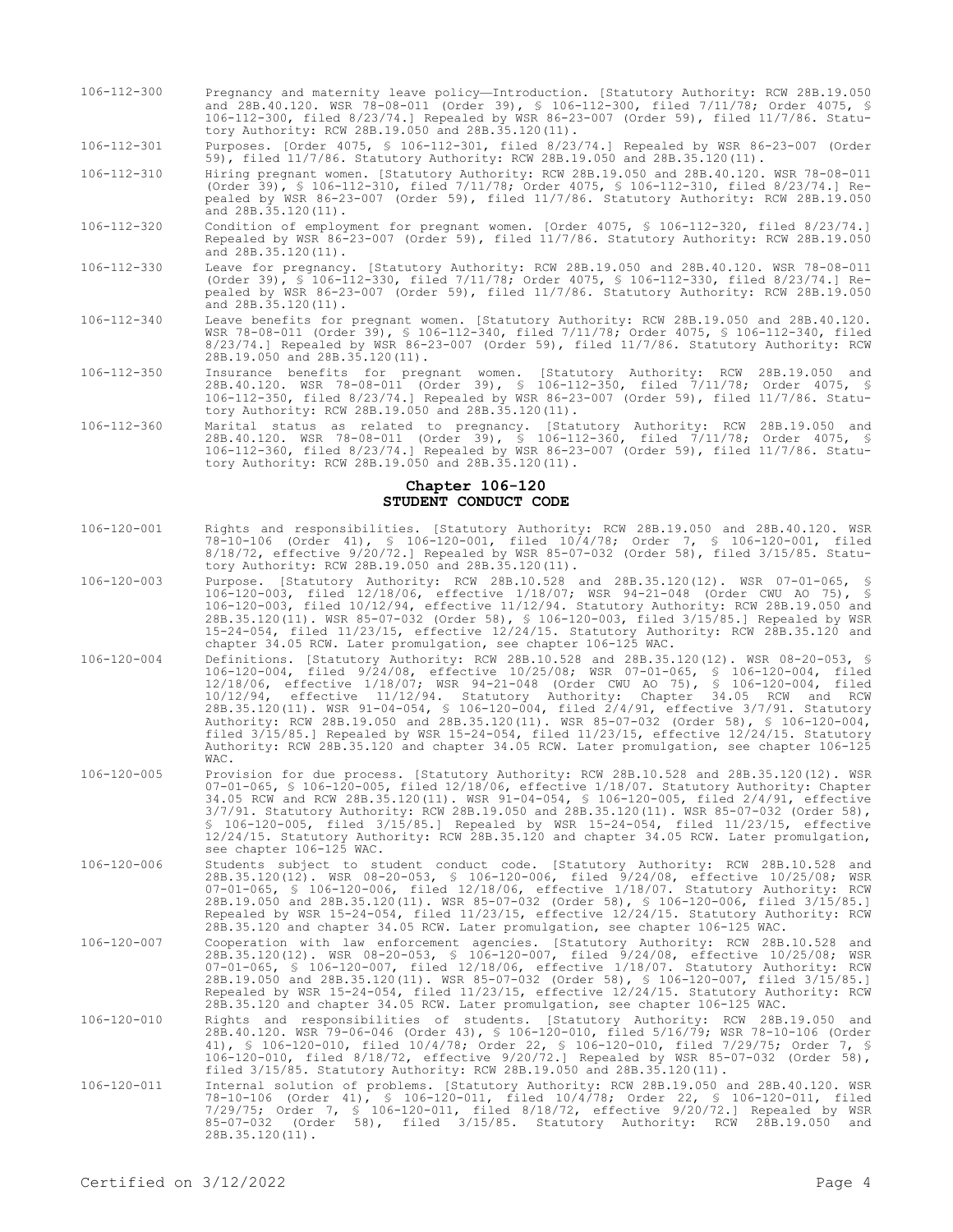106-120-012 Rights and responsibilities of students—Student representation in college governance. [Order 7, § 106-120-012, filed 8/18/72, effective 9/20/72.] Repealed by Order 22, filed 7/29/75.

106-120-013 Definitions. [Statutory Authority: RCW 28B.19.050 and 28B.40.120. WSR 78-10-106 (Order 41), § 106-120-013, filed 10/4/78; Order 22, § 106-120-013, filed 7/29/75; Order 7, § 106-120-013, filed 8/18/72, effective 9/20/72.] Repealed by WSR 85-07-032 (Order 58), filed 3/15/85. Statutory Authority: RCW 28B.19.050 and 28B.35.120(11).

106-120-020 Proscribed conduct. [Statutory Authority: RCW 28B.19.050 and 28B.40.120. WSR 79-06-046 (Order 43), § 106-120-020, filed 5/16/79; WSR 78-10-106 (Order 41), § 106-120-020, filed 10/4/78; Order 22, § 106-120-020, filed 7/29/75; Order 7, § 106-120-020, filed 8/18/72, effective 9/20/72.] Repealed by WSR 85-07-032 (Order 58), filed 3/15/85. Statutory Authority: RCW 28B.19.050 and 28B.35.120(11).

- 106-120-021 Student conduct council. [Statutory Authority: RCW 28B.10.528 and 28B.35.120(12). WSR 07-01-065, § 106-120-021, filed 12/18/06, effective 1/18/07. Statutory Authority: RCW 28B.19.050 and 28B.35.120(11). WSR 85-07-032 (Order 58), § 106-120-021, filed 3/15/85.] Repealed by WSR 15-24-054, filed 11/23/15, effective 12/24/15. Statutory Authority: RCW 28B.35.120 and chapter 34.05 RCW. Later promulgation, see chapter 106-125 WAC.
- 106-120-022 Subsidiary judicial agencies. [Statutory Authority: RCW 28B.10.528 and 28B.35.120(12). WSR 07-01-065, § 106-120-022, filed 12/18/06, effective 1/18/07. Statutory Authority: RCW 28B.19.050 and 28B.35.120(11). WSR 85-07-032 (Order 58), § 106-120-022, filed 3/15/85.] Repealed by WSR 15-24-054, filed 11/23/15, effective 12/24/15. Statutory Authority: RCW 28B.35.120 and chapter 34.05 RCW. Later promulgation, see chapter 106-125 WAC.
- 106-120-023 Student conduct council—Membership. [Statutory Authority: RCW 28B.10.528 and 28B.35.120(12). WSR 07-01-065, § 106-120-023, filed 12/18/06, effective 1/18/07. Statutory Authority: Chapter 34.05 RCW and RCW 28B.35.120(11). WSR 91-04-054, § 106-120-023, filed 2/4/91, effective 3/7/91. Statutory Authority: RCW 28B.19.050 and 28B.35.120(11). WSR 85-07-032 (Order 58), § 106-120-023, filed 3/15/85.] Repealed by WSR 15-24-054, filed 11/23/15, effective 12/24/15. Statutory Authority: RCW 28B.35.120 and chapter 34.05 RCW. Later promulgation, see chapter 106-125 WAC.
- 106-120-024 Student conduct council—Chair. [Statutory Authority: RCW 28B.10.528 and 28B.35.120(12). WSR 08-20-053, § 106-120-024, filed 9/24/08, effective 10/25/08; WSR 07-01-065, § 106-120-024, filed 12/18/06, effective 1/18/07. Statutory Authority: Chapter 34.05 RCW and RCW 28B.35.120(11). WSR 91-04-054, § 106-120-024, filed 2/4/91, effective 3/7/91. Statutory Authority: RCW 28B.19.050 and 28B.35.120(11). WSR 85-07-032 (Order 58), § 106-120-024, filed 3/15/85.] Repealed by WSR 15-24-054, filed 11/23/15, effective 12/24/15. Statutory Authority: RCW 28B.35.120 and chapter 34.05 RCW. Later promulgation, see chapter 106-125 WAC.
- 106-120-025 Student conduct council—Quorum. [Statutory Authority: RCW 28B.10.528 and 28B.35.120(12). WSR 07-01-065, § 106-120-025, filed 12/18/06, effective 1/18/07. Statutory Authority: RCW 28B.19.050 and 28B.35.120(11). WSR 85-07-032 (Order 58), § 106-120-025, filed 3/15/85.] Repealed by WSR 15-24-054, filed 11/23/15, effective 12/24/15. Statutory Authority: RCW 28B.35.120 and chapter 34.05 RCW. Later promulgation, see chapter 106-125 WAC.
- 106-120-026 Student conduct council—Advisor. [Statutory Authority: RCW 28B.10.528 and 28B.35.120(12). WSR 07-01-065, § 106-120-026, filed 12/18/06, effective 1/18/07. Statutory Authority: Chapter 34.05 RCW and RCW 28B.35.120(11). WSR 91-04-054, § 106-120-026, filed 2/4/91, effective 3/7/91. Statutory Authority: RCW 28B.19.050 and 28B.35.120(11). WSR 85-07-032 (Order 58), § 106-120-026, filed 3/15/85.] Repealed by WSR 15-24-054, filed 11/23/15, effective 12/24/15. Statutory Authority: RCW 28B.35.120 and chapter 34.05 RCW. Later promulgation, see chapter 106-125 WAC.
- 106-120-027 Proscribed conduct. [Statutory Authority: RCW 28B.10.528 and 28B.35.120(12). WSR 08-20-053, § 106-120-027, filed 9/24/08, effective 10/25/08; WSR 07-01-065, § 106-120-027, filed 12/18/06, effective 1/18/07; WSR 94-21-048 and 94-21-097, (Orders CWU AO 75 and CWU AO 75A), § 106-120-027, filed 10/12/94 and 10/19/94, effective 11/12/94 and 11/19/94. Statutory Authority: Chapter 34.05 RCW and RCW 28B.35.120(11). WSR 91-04-054, § 106-120-027, filed 2/4/91, effective 3/7/91. Statutory Authority: RCW 28B.19.050 and 28B.35.120(11). WSR 86-23-007 (Order 59), § 106-120-027, filed 11/7/86; WSR 85-07-032 (Order 58), § 106-120-027, filed 3/15/85.] Repealed by WSR 15-24-054, filed 11/23/15, effective 12/24/15. Statutory Authority: RCW 28B.35.120 and chapter 34.05 RCW. Later promulgation, see chapter 106-125 WAC.
- 106-120-028 Disciplinary sanctions. [Statutory Authority: RCW 28B.10.528 and 28B.35.120(12). WSR 08-20-053, § 106-120-028, filed 9/24/08, effective 10/25/08; WSR 07-01-065, § 106-120-028, filed 12/18/06, effective 1/18/07; WSR 94-21-048 (Order CWU AO 75), § 106-120-028, filed 10/12/94, effective 11/12/94. Statutory Authority: Chapter 34.05 RCW and RCW 28B.35.120(11). WSR 91-04-054, § 106-120-028, filed 2/4/91, effective 3/7/91. Statutory Authority: RCW 28B.19.050 and 28B.35.120(11). WSR 85-07-032 (Order 58), § 106-120-028, filed 3/15/85.] Repealed by WSR 15-24-054, filed 11/23/15, effective 12/24/15. Statutory Authority: RCW 28B.35.120 and chapter 34.05 RCW. Later promulgation, see chapter 106-125 WAC.
- 106-120-030 Disciplinary sanctions. [Statutory Authority: RCW 28B.19.050 and 28B.40.120. WSR 78-10-106 (Order 41), § 106-120-030, filed 10/4/78; Order 22, § 106-120-030, filed 7/29/75; Order 7, § 106-120-030, filed 8/18/72, effective 9/20/72.] Repealed by WSR 85-07-032 (Order 58), filed 3/15/85. Statutory Authority: RCW 28B.19.050 and 28B.35.120(11).
- 106-120-031 Readmission after suspension. [Statutory Authority: RCW 28B.19.050 and 28B.40.120. WSR 78-10-106 (Order 41), § 106-120-031, filed 10/4/78; Order 22, § 106-120-031, filed 7/29/75; Order 7, § 106-120-031, filed 8/18/72, effective 9/20/72.] Repealed by WSR 85-07-032 (Order 58), filed 3/15/85. Statutory Authority: RCW 28B.19.050 and 28B.35.120(11).
- 106-120-032 Readmission after suspension—Reestablishment of academic standing. [Statutory Authority: RCW 28B.19.050 and 28B.40.120. WSR 78-10-106 (Order 41), § 106-120-032, filed 10/4/78;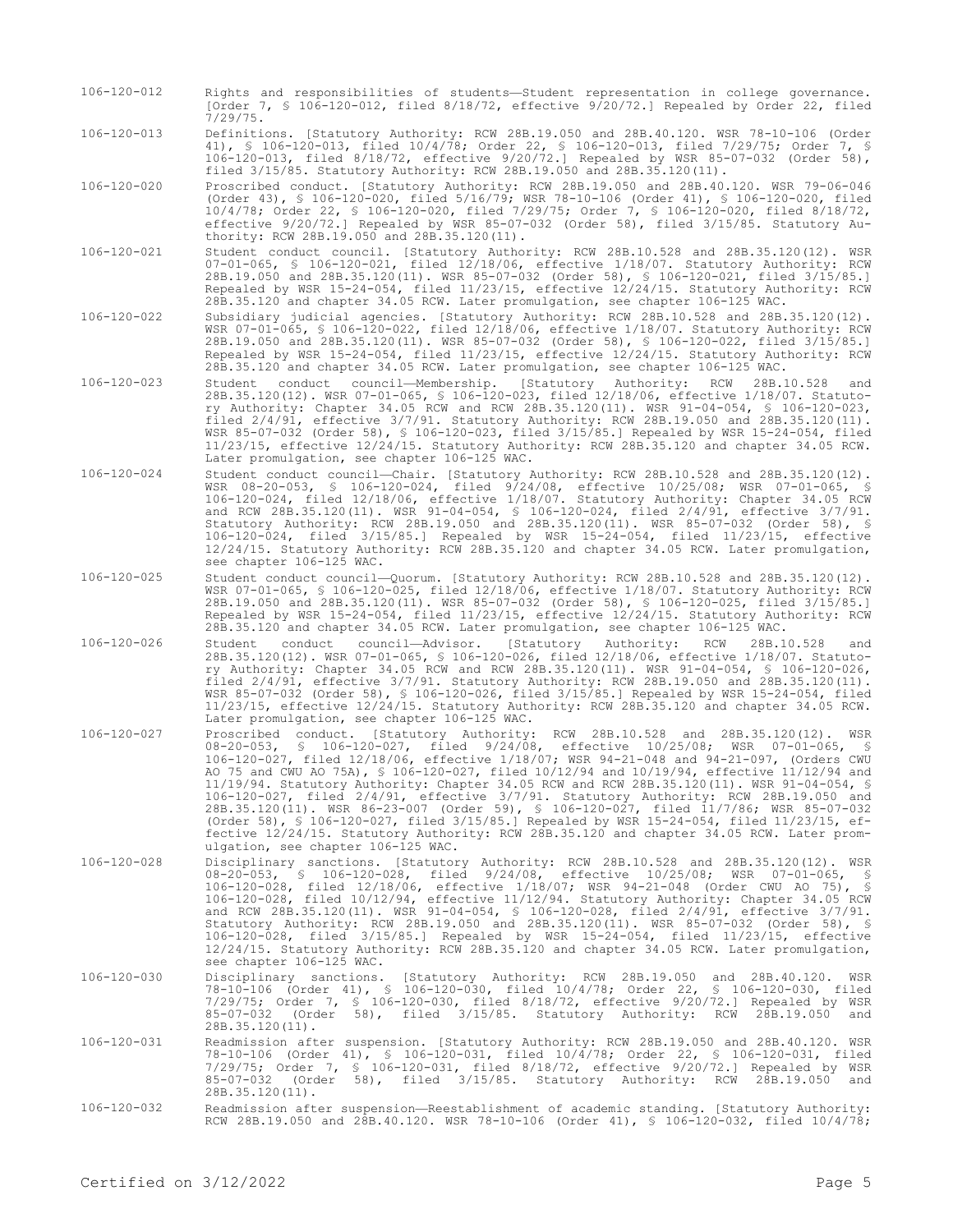| 106-120-033       | Order 7, § 106-120-032, filed 8/18/72, effective 9/20/72.] Repealed by WSR 85-07-032 (Or-<br>der 58), filed 3/15/85. Statutory Authority: RCW 28B.19.050 and 28B.35.120(11).<br>Readmission after suspension. [Statutory Authority: RCW 28B.10.528 and 28B.35.120(12).<br>WSR $07-01-065$ , § 106-120-033, filed 12/18/06, effective 1/18/07. Statutory Authority:<br>Chapter 34.05 RCW and RCW 28B.35.120(11). WSR 91-04-054, § 106-120-033, filed 2/4/91, ef-<br>fective 3/7/91. Statutory Authority: RCW 28B.19.050 and 28B.35.120(11). WSR 85-07-032<br>(Order 58), § 106-120-033, filed 3/15/85.] Repealed by WSR 15-24-054, filed 11/23/15, ef-<br>fective 12/24/15. Statutory Authority: RCW 28B.35.120 and chapter 34.05 RCW. Later prom-<br>ulgation, see chapter 106-125 WAC. |
|-------------------|-----------------------------------------------------------------------------------------------------------------------------------------------------------------------------------------------------------------------------------------------------------------------------------------------------------------------------------------------------------------------------------------------------------------------------------------------------------------------------------------------------------------------------------------------------------------------------------------------------------------------------------------------------------------------------------------------------------------------------------------------------------------------------------------|
| 106-120-040       | Complaints—Disposition. [Statutory Authority: RCW 28B.19.050 and 28B.40.120.<br>WSR<br>78-10-106 (Order 41), § 106-120-040, filed 10/4/78; Order 22, § 106-120-040, filed<br>7/29/75; Order 7, § 106-120-040, filed 8/18/72, effective 9/20/72.] Repealed by WSR<br>85-07-032 (Order 58), filed 3/15/85. Statutory Authority: RCW 28B.19.050 and<br>28B.35.120(11).                                                                                                                                                                                                                                                                                                                                                                                                                     |
| 106-120-041       | Complaints-Disposition-Pending criminal proceedings for the campus judicial council.<br>[Statutory Authority: RCW 28B.19.050 and 28B.40.120. WSR 78-10-106 (Order 41), \$<br>106-120-041, filed 10/4/78; Order 7, § 106-120-041, filed 8/18/72, effective 9/20/72.]<br>Repealed by WSR 85-07-032 (Order 58), filed 3/15/85. Statutory Authority: RCW 28B.19.050<br>and 28B.35.120(11).                                                                                                                                                                                                                                                                                                                                                                                                  |
| 106-120-042       | Notice requirements. [Statutory Authority: RCW 28B.19.050 and 28B.40.120. WSR 78-10-106<br>(Order 41), § 106-120-042, filed 10/4/78; Order 22, § 106-120-042, filed 7/29/75; Order<br>7, § 106-120-042, filed 8/18/72, effective 9/20/72.] Repealed by WSR 85-07-032 (Order<br>58), filed 3/15/85. Statutory Authority: RCW 28B.19.050 and 28B.35.120(11).                                                                                                                                                                                                                                                                                                                                                                                                                              |
| 106-120-043       | Meeting with the dean of student development. [Statutory Authority: RCW 28B.19.050 and<br>28B.40.120. WSR 79-06-046 (Order 43), § 106-120-043, filed 5/16/79; WSR 78-10-106 (Order<br>41), § 106-120-043, filed 10/4/78; Order 22, § 106-120-043, filed 7/29/75; Order 7, §<br>106-120-043, filed 8/18/72, effective 9/20/72.] Repealed by WSR 85-07-032 (Order 58),<br>filed 3/15/85. Statutory Authority: RCW 28B.19.050 and 28B.35.120(11).                                                                                                                                                                                                                                                                                                                                          |
| 106-120-050       | Campus judicial council. [Statutory Authority: RCW 28B.19.050 and 28B.40.120. WSR<br>79-06-046 (Order 43), § 106-120-050, filed 5/16/79; WSR 78-10-106 (Order 41), §<br>106-120-050, filed 10/4/78; Order 22, § 106-120-050, filed 7/29/75; Order 7, §<br>106-120-050, filed 8/18/72, effective 9/20/72.] Repealed by WSR 85-07-032 (Order 58),<br>filed 3/15/85. Statutory Authority: RCW 28B.19.050 and 28B.35.120(11).                                                                                                                                                                                                                                                                                                                                                               |
| 106-120-051       | Membership in campus judicial council. [Statutory Authority: RCW 28B.19.050 and<br>28B.40.120. WSR 79-06-046 (Order 43), § 106-120-051, filed 5/16/79; WSR 78-10-106 (Order<br>41), § 106-120-051, filed 10/4/78; Order 22, § 106-120-051, filed 7/29/75; Order 7, §<br>106-120-051, filed 8/18/72, effective 9/20/72.] Repealed by WSR 85-07-032 (Order 58),<br>filed 3/15/85. Statutory Authority: RCW 28B.19.050 and 28B.35.120(11).                                                                                                                                                                                                                                                                                                                                                 |
| 106-120-052       | Campus judicial council—Term of office. [Order 7, \$ 106-120-052, filed 8/18/72, effec-<br>tive 9/20/72.] Repealed by Order 22, filed 7/29/75.                                                                                                                                                                                                                                                                                                                                                                                                                                                                                                                                                                                                                                          |
| $106 - 120 - 053$ | Quorum. [Order 22, § 106-120-053, filed 7/29/75; Order 7, § 106-120-053, filed 8/18/72,<br>effective 9/20/72.] Repealed by WSR 85-07-032 (Order 58), filed 3/15/85. Statutory Au-<br>thority: RCW 28B.19.050 and 28B.35.120(11).                                                                                                                                                                                                                                                                                                                                                                                                                                                                                                                                                        |
| 106-120-054       | Extraordinary hearing boards. [Order 22, \$ 106-120-054, filed 7/29/75; Order 7, \$<br>106-120-054, filed 8/18/72, effective 9/20/72.] Repealed by WSR 78-10-106 (Order 41),<br>filed 10/4/78. Statutory Authority: RCW 28B.19.050 and 28B.40.120.                                                                                                                                                                                                                                                                                                                                                                                                                                                                                                                                      |
| 106-120-055       | Procedures for hearing. [Statutory Authority: RCW 28B.19.050 and 28B.35.120. WSR<br>80-11-027 (Order 45), § 106-120-055, filed 8/14/80. Statutory Authority: RCW 28B.19.050<br>and 28B.40.120. WSR 79-06-046 (Order 43), § 106-120-055, filed 5/16/79; WSR 78-10-106<br>(Order 41), § 106-120-055, filed 10/4/78; Order 22, § 106-120-055, filed 7/29/75; Order<br>7, § 106-120-055, filed 8/18/72, effective 9/20/72.] Repealed by WSR 85-07-032 (Order<br>58), filed 3/15/85. Statutory Authority: RCW 28B.19.050 and 28B.35.120(11).                                                                                                                                                                                                                                                 |
| 106-120-056       | Procedures for hearing-Admissible evidence. [Statutory Authority: RCW 28B.19.050 and<br>28B.40.120. WSR 78-10-106 (Order 41), § 106-120-056, filed 10/4/78; Order 7, §<br>106-120-056, filed 8/18/72, effective 9/20/72.] Repealed by WSR 85-07-032 (Order 58),<br>filed 3/15/85. Statutory Authority: RCW 28B.19.050 and 28B.35.120(11).                                                                                                                                                                                                                                                                                                                                                                                                                                               |
| 106-120-057       | Procedures for hearing-Interference with proceedings. [Statutory Authority:<br>RCW<br>28B.19.050 and 28B.40.120. WSR 78-10-106 (Order 41), § 106-120-057, filed 10/4/78; Order<br>7, § 106-120-057, filed 8/18/72, effective 9/20/72.] Repealed by WSR 85-07-032 (Order<br>58), filed 3/15/85. Statutory Authority: RCW 28B.19.050 and 28B.35.120(11).                                                                                                                                                                                                                                                                                                                                                                                                                                  |
| 106-120-058       | Decision by the hearing board. [Statutory Authority: RCW 28B.19.050 and 28B.40.120. WSR<br>78-10-106 (Order 41), § 106-120-058, filed 10/4/78; Order 22, § 106-120-058, filed<br>7/29/75; Order 7, § 106-120-058, filed 8/18/72, effective 9/20/72.] Repealed by WSR<br>(Order 58), filed 3/15/85. Statutory Authority: RCW 28B.19.050 and<br>85-07-032<br>$28B.35.120(11)$ .                                                                                                                                                                                                                                                                                                                                                                                                           |
| $106 - 120 - 059$ | Decision by the hearing board—Final decision regarding disciplinary sanction. [Order 7,<br>\$ 106-120-059, filed $8/18/72$ , effective $9/20/72$ .] Repealed by WSR 78-10-106 (Order 41),<br>filed 10/4/78. Statutory Authority: RCW 28B.19.050 and 28B.40.120.                                                                                                                                                                                                                                                                                                                                                                                                                                                                                                                         |
| 106-120-060       | Initiation of summary suspension proceedings. [Statutory Authority: RCW 28B.19.050 and<br>28B.40.120. WSR 78-10-106 (Order 41), \$ 106-120-060, filed 10/4/78; Order 22, \$<br>106-120-060, filed 7/29/75; Order 7, § 106-120-060, filed 8/18/72, effective 9/20/72.]<br>Repealed by WSR 85-07-032 (Order 58), filed 3/15/85. Statutory Authority: RCW 28B.19.050<br>and 28B.35.120(11).                                                                                                                                                                                                                                                                                                                                                                                                |
| 106-120-061       | Permission to enter or remain on campus. [Statutory Authority: RCW 28B.19.050 and<br>28B.40.120. WSR 79-06-046 (Order 43), § 106-120-061, filed 5/16/79; WSR 78-10-106 (Order<br>41), § 106-120-061, filed 10/4/78; Order 22, § 106-120-061, filed 7/29/75; Order 7, §<br>106-120-061, filed 8/18/72, effective 9/20/72.] Repealed by WSR 85-07-032 (Order 58),<br>filed 3/15/85. Statutory Authority: RCW 28B.19.050 and 28B.35.120(11).                                                                                                                                                                                                                                                                                                                                               |
| 106-120-062       | Notice of summary suspension proceedings. [Statutory Authority: RCW 28B.19.050 and<br>28B.40.120. WSR 79-06-046 (Order 43), § 106-120-062, filed 5/16/79; WSR 78-10-106 (Order                                                                                                                                                                                                                                                                                                                                                                                                                                                                                                                                                                                                          |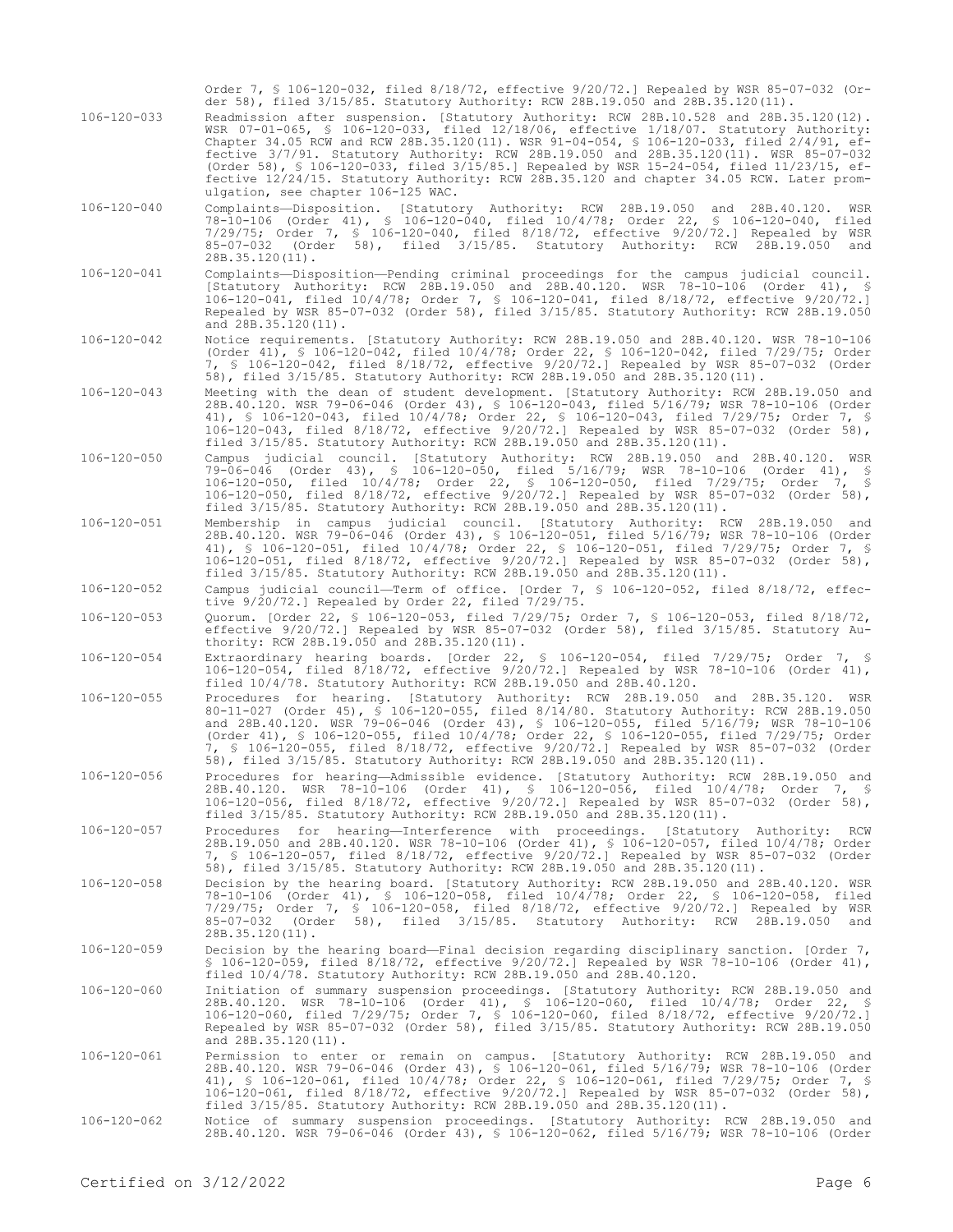|                          | 41), filed 10/4/78. Statutory Authority: RCW 28B.19.050 and 28B.40.120.                                                                                                                                                                                                                                                                                                                                                                                                                                                                                                                                                                                                                                                                                                                               |
|--------------------------|-------------------------------------------------------------------------------------------------------------------------------------------------------------------------------------------------------------------------------------------------------------------------------------------------------------------------------------------------------------------------------------------------------------------------------------------------------------------------------------------------------------------------------------------------------------------------------------------------------------------------------------------------------------------------------------------------------------------------------------------------------------------------------------------------------|
| 106-120-064              | Decision by the dean. [Statutory Authority: RCW 28B.19.050 and 28B.40.120. WSR 79-06-046<br>(Order 43), § 106-120-064, filed 5/16/79; WSR 78-10-106 (Order 41), § 106-120-064, filed<br>10/4/78; Order 7, § 106-120-064, filed 8/18/72, effective 9/20/72.] Repealed by WSR<br>85-07-032 (Order 58), filed 3/15/85. Statutory Authority: RCW 28B.19.050 and<br>28B.35.120(11).                                                                                                                                                                                                                                                                                                                                                                                                                        |
| 106-120-065              | Notice of summary suspension proceedings—Notice of suspension. [Order 7, § 106-120-065,<br>filed $8/18/72$ , effective $9/20/72$ . Repealed by WSR 78-10-106 (Order 41), filed $10/4/78$ .<br>Statutory Authority: RCW 28B.19.050 and 28B.40.120.                                                                                                                                                                                                                                                                                                                                                                                                                                                                                                                                                     |
| 106-120-066              | Suspension for failure to appear. [Statutory Authority: RCW 28B.19.050 and 28B.40.120.<br>WSR 78-10-106 (Order 41), § 106-120-066, filed 10/4/78; Order 7, § 106-120-066, filed<br>8/18/72, effective 9/20/72.] Repealed by WSR 85-07-032 (Order 58), filed 3/15/85. Statu-<br>tory Authority: RCW 28B.19.050 and 28B.35.120(11).                                                                                                                                                                                                                                                                                                                                                                                                                                                                     |
| 106-120-067              | Notice of summary suspension proceedings—Appeal. [Order 7, § 106-120-067, filed 8/18/72,<br>effective 9/20/72.] Repealed by WSR 78-10-106 (Order 41), filed 10/4/78. Statutory Au-<br>thority: RCW 28B.19.050 and 28B.40.120.                                                                                                                                                                                                                                                                                                                                                                                                                                                                                                                                                                         |
| 106-120-068              | Notice of summary suspension proceedings—Summary suspension proceedings not duplicitous.<br>[Order 7, § 106-120-068, filed 8/18/72, effective 9/20/72.] Repealed by WSR 78-10-106<br>(Order 41), filed $10/4/78$ . Statutory Authority: RCW 28B.19.050 and 28B.40.120.                                                                                                                                                                                                                                                                                                                                                                                                                                                                                                                                |
| 106-120-070              | Appeals. [Order 7, § 106-120-070, filed 8/18/72, effective 9/20/72.] Repealed by WSR<br>78-10-106 (Order 41), filed 10/4/78. Statutory Authority: RCW 28B.19.050 and 28B.40.120.                                                                                                                                                                                                                                                                                                                                                                                                                                                                                                                                                                                                                      |
| 106-120-131              | Initiation, investigation, and disposition of complaints. [Statutory Authority: RCW<br>28B.10.528 and 28B.35.120(12). WSR 08-20-053, § 106-120-131, filed 9/24/08, effective<br>10/25/08; WSR 07-01-065, § 106-120-131, filed 12/18/06, effective 1/18/07; WSR 94-21-048<br>(Order CWU AO 75), § 106-120-131, filed $10/12/94$ , effective $11/12/94$ . Statutory Authori-<br>ty: Chapter 34.05 RCW and RCW 28B.35.120(11). WSR 91-04-054, § 106-120-131, filed 2/4/91,<br>effective 3/7/91. Statutory Authority: RCW 28B.19.050 and 28B.35.120(11). WSR 85-07-032<br>(Order 58), § 106-120-131, filed 3/15/85.] Repealed by WSR 15-24-054, filed 11/23/15, ef-<br>fective 12/24/15. Statutory Authority: RCW 28B.35.120 and chapter 34.05 RCW. Later prom-<br>ulgation, see chapter 106-125 WAC.     |
| 106-120-132              | Procedures for proceeding before the student conduct council. [Statutory Authority: RCW<br>28B.10.528 and 28B.35.120(12). WSR 08-20-053, § 106-120-132, filed 9/24/08, effective<br>10/25/08; WSR 07-01-065, § 106-120-132, filed 12/18/06, effective 1/18/07; WSR 94-21-048<br>(Order CWU AO 75), § 106-120-132, filed $10/12/94$ , effective $11/12/94$ . Statutory Authori-<br>ty: Chapter 34.05 RCW and RCW 28B.35.120(11). WSR 91-04-054, § 106-120-132, filed 2/4/91,<br>effective 3/7/91. Statutory Authority: RCW 28B.19.050 and 28B.35.120(11). WSR 85-07-032<br>(Order 58), § 106-120-132, filed 3/15/85.] Repealed by WSR 15-24-054, filed 11/23/15, ef-<br>fective 12/24/15. Statutory Authority: RCW 28B.35.120 and chapter 34.05 RCW. Later prom-<br>ulgation, see chapter 106-125 WAC. |
| 106-120-143              | Summary suspension proceedings. [Statutory Authority: RCW 28B.10.528 and 28B.35.120(12).<br>WSR 08-20-053, § 106-120-143, filed 9/24/08, effective 10/25/08; WSR 07-01-065, §<br>106-120-143, filed 12/18/06, effective 1/18/07; WSR 94-21-048 (Order CWU AO 75), §<br>106-120-143, filed 10/12/94, effective 11/12/94. Statutory Authority: Chapter 34.05 RCW<br>and RCW 28B.35.120(11). WSR 91-04-054, \$ 106-120-143, filed 2/4/91, effective 3/7/91.<br>Statutory Authority: RCW 28B.19.050 and 28B.35.120(11). WSR 85-07-032 (Order 58), §<br>106-120-143, filed 3/15/85.] Repealed by WSR 15-24-054, filed 11/23/15, effective<br>12/24/15. Statutory Authority: RCW 28B.35.120 and chapter 34.05 RCW. Later promulgation,<br>see chapter 106-125 WAC.                                          |
| 106-120-200              | Purpose of the residence hall arbitration council. [Statutory Authority: RCW 28B.19.050<br>and 28B.40.120. WSR 79-06-046 (Order 43), § 106-120-200, filed 5/16/79; Order 22, §<br>106-120-200, filed 7/29/75.] Repealed by WSR 85-07-032 (Order 58), filed 3/15/85. Statu-<br>tory Authority: RCW 28B.19.050 and 28B.35.120(11).                                                                                                                                                                                                                                                                                                                                                                                                                                                                      |
| 106-120-210              | The residence hall arbitration council. [Statutory Authority: RCW 28B.19.050 and<br>28B.40.120. WSR 79-06-046 (Order 43), § 106-120-210, filed 5/16/79; Order 22, §<br>106-120-210, filed 7/29/75.] Repealed by WSR 85-07-032 (Order 58), filed 3/15/85. Statu-<br>tory Authority: RCW 28B.19.050 and 28B.35.120(11).                                                                                                                                                                                                                                                                                                                                                                                                                                                                                 |
| 106-120-220              | Membership of the residence hall arbitration council. [Statutory Authority: RCW<br>28B.19.050 and 28B.40.120. WSR 79-06-046 (Order 43), § 106-120-220, filed 5/16/79; Order<br>22, § 106-120-220, filed 7/29/75.] Repealed by WSR 85-07-032 (Order 58), filed 3/15/85.<br>Statutory Authority: RCW 28B.19.050 and 28B.35.120(11).                                                                                                                                                                                                                                                                                                                                                                                                                                                                     |
| 106-120-230              | Hearing procedures. [Statutory Authority: RCW 28B.19.050 and 28B.40.120. WSR 79-06-046<br>(Order 43), § 106-120-230, filed 5/16/79; Order 22, § 106-120-230, filed 7/29/75.] Re-<br>pealed by WSR 85-07-032 (Order 58), filed 3/15/85. Statutory Authority: RCW 28B.19.050<br>and 28B.35.120(11).                                                                                                                                                                                                                                                                                                                                                                                                                                                                                                     |
| 106-120-240              | Disruptions of a council hearing. [Statutory Authority: RCW 28B.19.050 and 28B.40.120.<br>WSR 79-06-046 (Order 43), § 106-120-240, filed 5/16/79; Order 22, § 106-120-240, filed<br>7/29/75.] Repealed by WSR 85-07-032 (Order 58), filed 3/15/85. Statutory Authority: RCW<br>28B.19.050 and 28B.35.120(11).                                                                                                                                                                                                                                                                                                                                                                                                                                                                                         |
| 106-120-250              | Annual review of the residence hall arbitration council. [Statutory Authority: RCW<br>28B.19.050 and 28B.40.120. WSR 79-06-046 (Order 43), § 106-120-250, filed 5/16/79; Order<br>22, § 106-120-250, filed 7/29/75.] Repealed by WSR 85-07-032 (Order 58), filed 3/15/85.<br>Statutory Authority: RCW 28B.19.050 and 28B.35.120(11).                                                                                                                                                                                                                                                                                                                                                                                                                                                                  |
| 106-120-700              | Demonstrations on campus. [Statutory Authority: RCW 28B.19.050 and 28B.40.120. WSR<br>79-06-046 (Order 43), § 106-120-700, filed 5/16/79; Order 7, § 106-120-700, filed                                                                                                                                                                                                                                                                                                                                                                                                                                                                                                                                                                                                                               |
|                          |                                                                                                                                                                                                                                                                                                                                                                                                                                                                                                                                                                                                                                                                                                                                                                                                       |
| Certified on $3/12/2022$ | Page 7                                                                                                                                                                                                                                                                                                                                                                                                                                                                                                                                                                                                                                                                                                                                                                                                |

41), § 106-120-062, filed 10/4/78; Order 22, § 106-120-062, filed 7/29/75; Order 7, § 106-120-062, filed 8/18/72, effective 9/20/72.] Repealed by WSR 85-07-032 (Order 58),

der 7, § 106-120-063, filed 8/18/72, effective 9/20/72.] Repealed by WSR 78-10-106 (Order

filed 3/15/85. Statutory Authority: RCW 28B.19.050 and 28B.35.120(11). 106-120-063 Notice of summary suspension proceedings—Procedures of summary suspension hearing. [Or-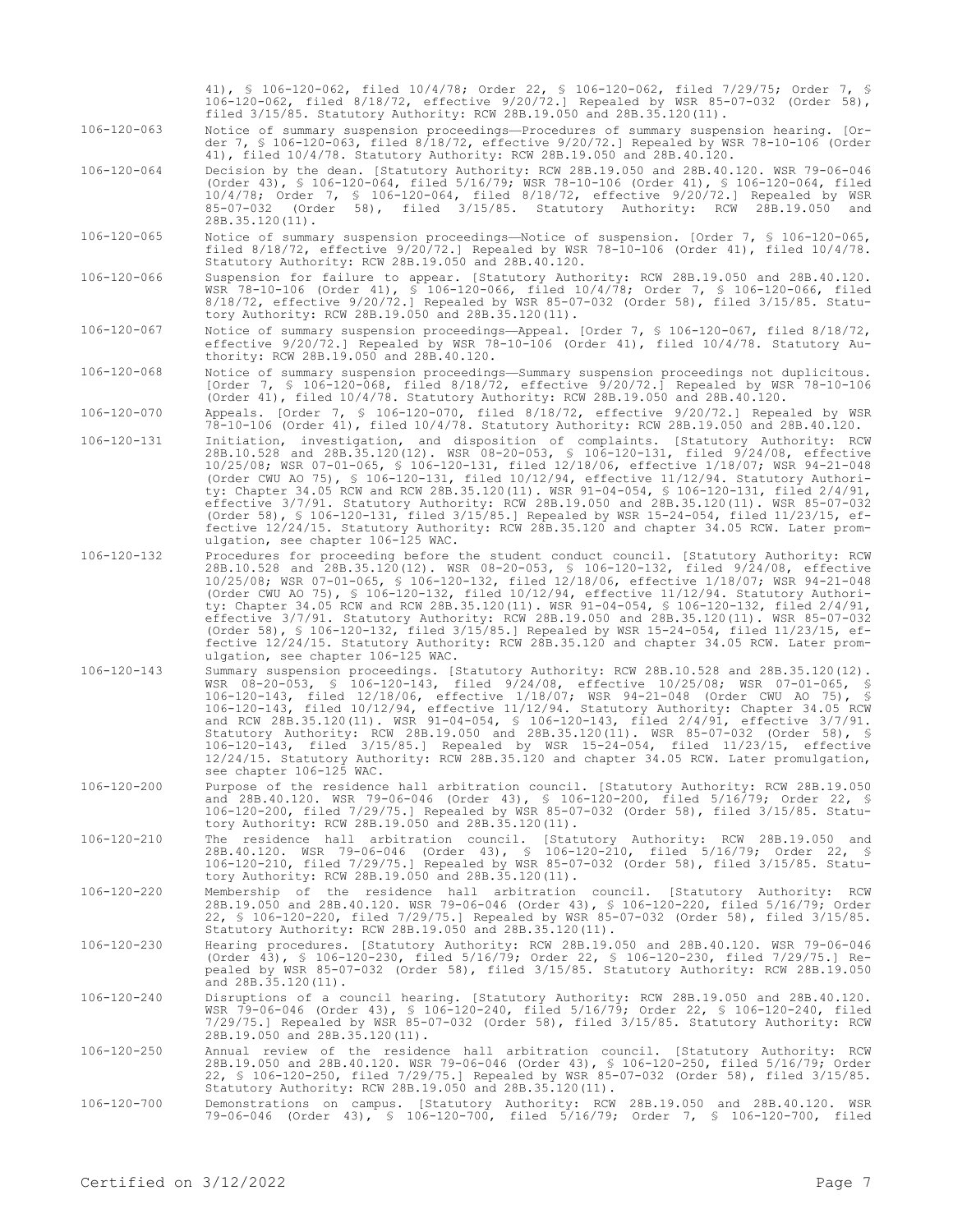106-120-900 Student government. [Statutory Authority: RCW 28B.19.050 and 28B.40.120. WSR 79-06-046 (Order 43), § 106-120-900, filed 5/16/79; Order 7, § 106-120-900, filed 8/18/72, effective 9/20/72.] Repealed by WSR 85-07-032 (Order 58), filed 3/15/85. Statutory Authority: RCW 28B.19.050 and 28B.35.120(11). 106-120-910 Constitution of the associated students of Central—Preamble. [Order 20, § 106-120-910, filed 3/24/75; Order 7, § 106-120-910, filed 8/18/72, effective 9/20/72.] Repealed by WSR 78-09-045 (Order 40), filed 8/18/78. Statutory Authority: RCW 28B.19.050 and 28B.40.120. 106-120-911 Constitution of the associated students of Central—Name. [Order 20, § 106-120-911, filed 3/24/75; Order 7, § 106-120-911, filed 8/18/72, effective 9/20/72.] Repealed by WSR 78-09-045 (Order 40), filed 8/18/78. Statutory Authority: RCW 28B.19.050 and 28B.40.120. 106-120-912 Constitution of the associated students of Central—Membership. [Order 20, § 106-120-912, filed 3/24/75; Order 7, § 106-120-912, filed 8/18/72, effective 9/20/72.] Repealed by WSR 78-09-045 (Order 40), filed 8/18/78. Statutory Authority: RCW 28B.19.050 and 28B.40.120. 106-120-913 Constitution of the associated students of Central—Organization. [Order 20, § 106-120-913, filed 3/24/75; Order 7, § 106-120-913, filed 8/18/72, effective 9/20/72.] Repealed by WSR 78-09-045 (Order 40), filed 8/18/78. Statutory Authority: RCW 28B.19.050 and 28B.40.120. 106-120-914 Constitution of the associated students of Central—The board of control. [Order 31, § 106-120-914, filed 8/17/76; Order 20, § 106-120-914, filed 3/24/75; Order 14, § 106-120-914, filed 7/23/73; Order 7, § 106-120-914, filed 8/18/72, effective 9/20/72.] Repealed by WSR 78-09-045 (Order 40), filed 8/18/78. Statutory Authority: RCW 28B.19.050 and 28B.40.120. 106-120-915 Constitution of the associated students of Central—Executive manager. [Order 31, § 106-120-915, filed 8/17/76; Order 20, § 106-120-915, filed 3/24/75; Order 14, § 106-120-915, filed 7/23/73; Order 7, § 106-120-915, filed 8/18/72, effective 9/20/72.] Repealed by WSR 78-09-045 (Order 40), filed 8/18/78. Statutory Authority: RCW 28B.19.050 and 28B.40.120. 106-120-916 Constitution of the associated students of Central—The judicial branch. [Order 31, § 106-120-916, filed 8/17/76; Order 20, § 106-120-916, filed 3/24/75; Order 14, § 106-120-916, filed 7/23/73; Order 7, § 106-120-916, filed 8/18/72, effective 9/20/72.] Repealed by WSR 78-09-045 (Order 40), filed 8/18/78. Statutory Authority: RCW 28B.19.050 and 28B.40.120. 106-120-917 Constitution of the associated students of Central—Elections. [Order 20, § 106-120-917, filed 3/24/75; Order 7, § 106-120-917, filed 8/18/72, effective 9/20/72.] Repealed by WSR 78-09-045 (Order 40), filed 8/18/78. Statutory Authority: RCW 28B.19.050 and 28B.40.120.<br>Constitution of the associated students of Central-Organization. [Order 20, § 106-120-918 Constitution of the associated students of Central—Organization. [Order 20, § 106-120-918, filed 3/24/75; Order 14, § 106-120-918, filed 7/23/73; Order 7, § 106-120-918, filed 8/18/72, effective 9/20/72.] Repealed by WSR 78-09-045 (Order 40), filed 8/18/78. Statutory Authority: RCW 28B.19.050 and 28B.40.120. \*106-120-919 Constitution of the associated students of Central—Publications. [Order 7, § 106-120-919, filed 8/18/72, effective 9/20/72.] Repealed by Order 22, filed 7/29/75. Repealed by WSR 78-09-045 (Order 40), filed 8/18/78. Statutory Authority: RCW 28B.19.050 and 28B.40.120. \*106-120-920 Constitution of the associated students of Central—Initiative and referendums. [Order 20, § 106-120-919 (codified and amended as WAC 106-120-920), filed 3/24/75; Order 7, § 106-120-920, filed 8/18/72, effective 9/20/72.] Repealed by WSR 78-09-045 (Order 40), filed 8/18/78. Statutory Authority: RCW 28B.19.050 and 28B.40.120. \*106-120-921 Constitution of the associated students of Central—Amendments. [Order 20, § 106-120-920 (codified and amended as WAC 106-120-921), filed 3/24/75; Order 7, § 106-120-921, filed 8/18/72, effective 9/20/72.] Repealed by WSR 78-09-045 (Order 40), filed 8/18/78. Statutory Authority: RCW 28B.19.050 and 28B.40.120. \*106-120-922 Constitution of the associated students of Central—The Enabling Act. [Order 20, § 106-120-921 (codified and amended as WAC 106-120-922), filed 3/24/75; Order 7, § 106-120-922, filed 8/18/72, effective 9/20/72.] Repealed by WSR 78-09-045 (Order 40), filed 8/18/78. Statutory Authority: RCW 28B.19.050 and 28B.40.120. \*106-120-923 Constitution of the associated students of Central—Verification. [Order 20, § 106-120-922 (codified as WAC 106-120-923), filed 3/24/75.] Repealed by WSR 78-09-045 (Order 40), filed 8/18/78. Statutory Authority: RCW 28B.19.050 and 28B.40.120. **Reviser's note:** \* Order 40 (WSR 78-09-045) repeals WAC 106-120-919 through 106-120-922 by section number, however, it repeals WAC 106-120-920 through 106-120-923 by section caption. Since WAC 106-120-919 had previously been repealed by Order 22, filed July 29, 1975, it appears the intent was to repeal WAC

8/18/72, effective 9/20/72.] Repealed by WSR 85-07-032 (Order 58), filed 3/15/85. Statu-

79-06-046 (Order 43), § 106-120-800, filed 5/16/79; Order 7, § 106-120-800, filed 8/18/72, effective 9/20/72.] Repealed by WSR 85-07-032 (Order 58), filed 3/15/85. Statu-

106-120-800 Right to form organizations. [Statutory Authority: RCW 28B.19.050 and 28B.40.120. WSR

tory Authority: RCW 28B.19.050 and 28B.35.120(11).

tory Authority: RCW 28B.19.050 and 28B.35.120(11).

#### **Chapter 106-136 USE OF COLLEGE FACILITIES**

- 106-136-100 Student publications. [Order 4, § 106-136-100, filed 6/16/72, effective 7/20/72.] Re-pealed by WSR 86-23-007 (Order 59), filed 11/7/86. Statutory Authority: RCW 28B.19.050 and 28B.35.120(11).
- 106-136-101 Student publications—Letters to the editor. [Order 4, § 106-136-101, filed 6/16/72, effective 7/20/72.] Repealed by WSR 86-23-007 (Order 59), filed 11/7/86. Statutory Authority: RCW 28B.19.050 and 28B.35.120(11).

106-120-923 which appears in the above disposition table.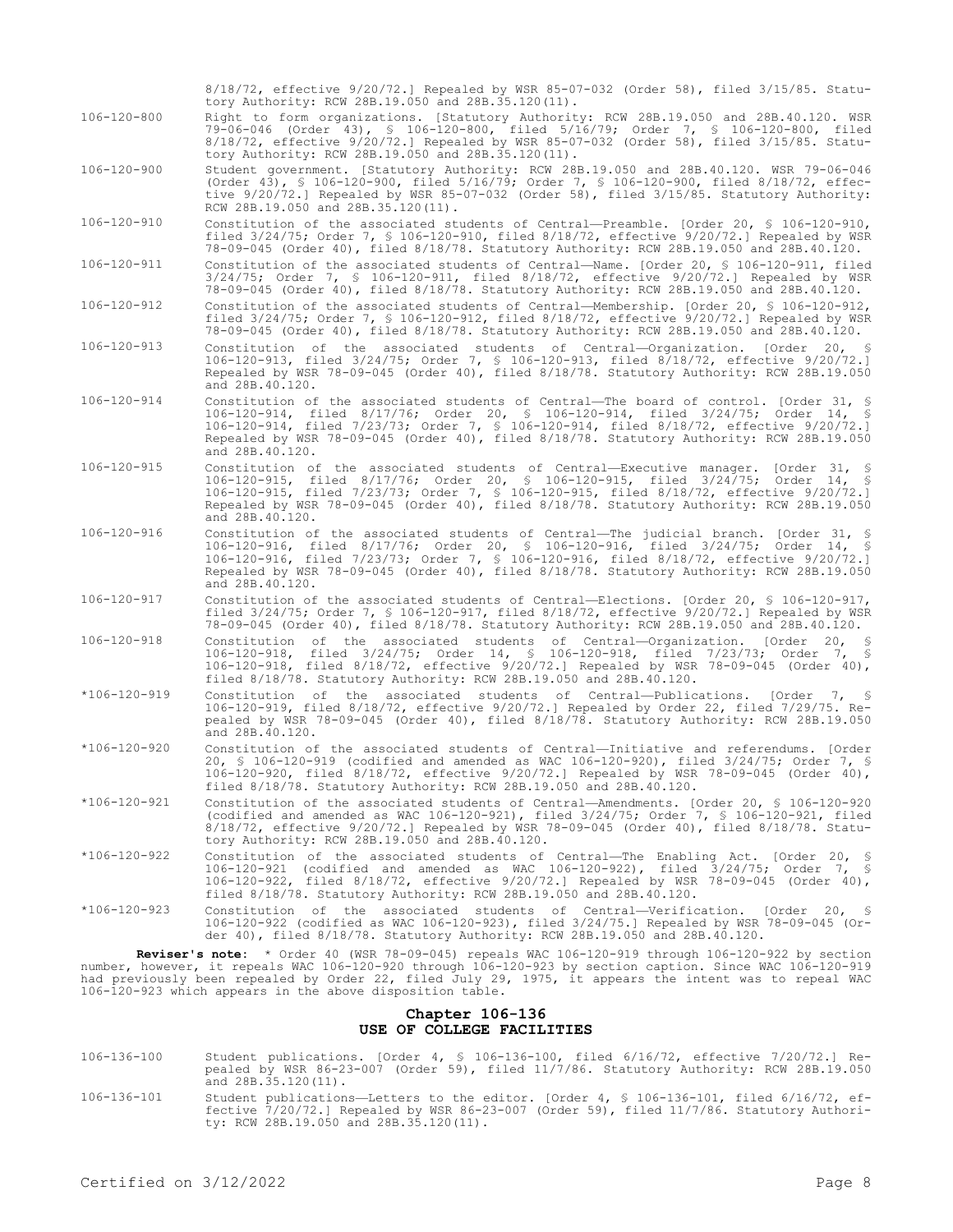- 106-136-110 Gallery art display policy. [Order 4, § 106-136-110, filed 6/16/72, effective 7/20/72.] Repealed by WSR 86-23-007 (Order 59), filed 11/7/86. Statutory Authority: RCW 28B.19.050 and 28B.35.120(11).
- 106-136-200 Placement service—Employers recruiting on campus. [Statutory Authority: RCW 28B.19.050 and 28B.40.120. WSR 79-06-046 (Order 43), § 106-136-200, filed 5/16/79; Order 4, § 106-136-200, filed 6/16/72, effective 7/20/72.] Repealed by WSR 86-23-007 (Order 59), filed 11/7/86. Statutory Authority: RCW 28B.19.050 and 28B.35.120(11).

106-136-201 Placement service—Eligibility to register for placement service. [Statutory Authority: RCW 28B.19.050 and 28B.40.120. WSR 79-06-046 (Order 43), § 106-136-201, filed 5/16/79; Order 4, § 106-136-201, filed 6/16/72, effective 7/20/72.] Repealed by WSR 86-23-007 (Order 59), filed 11/7/86. Statutory Authority: RCW 28B.19.050 and 28B.35.120(11).

106-136-202 Placement service—Placement file. [Statutory Authority: RCW 28B.19.050 and 28B.40.120. WSR 79-06-046 (Order 43), § 106-136-202, filed 5/16/79; Order 4, § 106-136-202, filed 6/16/72, effective 7/20/72.] Repealed by WSR 86-23-007 (Order 59), filed 11/7/86. Statutory Authority: RCW 28B.19.050 and 28B.35.120(11).

106-136-203 Placement service—Interviews—Priorities. [Order 4, § 106-136-203, filed 6/16/72, effective 7/20/72.] Repealed by WSR 86-23-007 (Order 59), filed 11/7/86. Statutory Authority: RCW 28B.19.050 and 28B.35.120(11).

106-136-204 Placement service—Renewal service for alumni. [Order 4, § 106-136-204, filed 6/16/72, effective 7/20/72.] Repealed by WSR 86-23-007 (Order 59), filed 11/7/86. Statutory Authority: RCW 28B.19.050 and 28B.35.120(11).

106-136-205 Placement service—Job notification. [Statutory Authority: RCW 28B.19.050 and 28B.40.120. WSR 79-06-046 (Order 43), § 106-136-205, filed 5/16/79; Order 26, § 106-136-205, filed 8/1/75; Order 4, § 106-136-205, filed 6/16/72, effective 7/20/72.] Repealed by WSR 86-23-007 (Order 59), filed 11/7/86. Statutory Authority: RCW 28B.19.050 and 28B.35.120(11).

- 106-136-206 Placement service—Reciprocal service. [Statutory Authority: RCW 28B.19.050 and 28B.40.120. WSR 79-06-046 (Order 43), § 106-136-206, filed 5/16/79; Order 4, § 106-136-206, filed 6/16/72, effective 7/20/72.] Repealed by WSR 86-23-007 (Order 59), filed 11/7/86. Statutory Authority: RCW 28B.19.050 and 28B.35.120(11).
- 106-136-207 Placement service—Confidentiality. [Statutory Authority: RCW 28B.19.050 and 28B.40.120. WSR 79-06-046 (Order 43), § 106-136-207, filed 5/16/79; Order 26, § 106-136-207, filed 8/1/75; Order 4, § 106-136-207, filed 6/16/72, effective 7/20/72.] Repealed by WSR 86-23-007 (Order 59), filed 11/7/86. Statutory Authority: RCW 28B.19.050 and 28B.35.120(11).
- 106-136-208 Placement service—Releasing of information. [Statutory Authority: RCW 28B.19.050 and 28B.40.120. WSR 79-06-046 (Order 43), § 106-136-208, filed 5/16/79; Order 4, § 106-136-208, filed 6/16/72, effective 7/20/72.] Repealed by WSR 86-23-007 (Order 59), filed 11/7/86. Statutory Authority: RCW 28B.19.050 and 28B.35.120(11).
- 106-136-209 Fee policy. [Statutory Authority: RCW 28B.19.050 and 28B.40.120. WSR 79-06-046 (Order 43), § 106-136-209, filed 5/16/79; Order 26, § 106-136-209, filed 8/1/75; Order 4, § 106-136-209, filed 6/16/72, effective 7/20/72.] Repealed by WSR 86-23-007 (Order 59), filed 11/7/86. Statutory Authority: RCW 28B.19.050 and 28B.35.120(11).
- 106-136-300 KCAT-AM radio station—Advertising rates. [Statutory Authority: RCW 28B.19.050 and 28B.40.120. WSR 79-06-046 (Order 43), § 106-136-300, filed 5/16/79; Order 4, § 106-136-300, filed 6/16/72, effective 7/20/72.] Repealed by WSR 86-23-007 (Order 59), filed 11/7/86. Statutory Authority: RCW 28B.19.050 and 28B.35.120(11).
- 106-136-400 Scheduling office—Duties of the scheduling coordinator. [Statutory Authority: RCW 28B.19.050 and 28B.40.120. WSR 79-06-046 (Order 43), § 106-136-400, filed 5/16/79; Order 8, § 106-136-400, filed 9/7/72.] Repealed by WSR 86-23-007 (Order 59), filed 11/7/86. Statutory Authority: RCW 28B.19.050 and 28B.35.120(11).
- 106-136-410 Use of facilities for campaign purposes. [Statutory Authority: RCW 28B.19.050 and 28B.40.120. WSR 79-06-046 (Order 43), § 106-136-410, filed 5/16/79; Order 8, § 106-136-410, filed 9/7/72.] Repealed by WSR 86-23-007 (Order 59), filed 11/7/86. Statutory Authority: RCW 28B.19.050 and 28B.35.120(11).
- 106-136-411 Use of facilities for campaign purposes—Requirements. [Statutory Authority: RCW 28B.19.050 and 28B.35.120(11). WSR 84-12-027 (Order 56), § 106-136-411, filed 5/29/84. Statutory Authority: RCW 28B.19.050 and 28B.40.120. WSR 79-06-046 (Order 43), § 106-136-411, filed 5/16/79; Order 8, § 106-136-411, filed 9/7/72.] Repealed by WSR 86-23-007 (Order 59), filed 11/7/86. Statutory Authority: RCW 28B.19.050 and 28B.35.120(11).
- 106-136-501 Facilities scheduling and use policy. [Statutory Authority: RCW 28B.19.050 and 28B.40.120. WSR 79-06-046 (Order 43), § 106-136-501, filed 5/16/79; Order 12, § 106-136-501, filed 4/11/73.] Repealed by WSR 86-23-007 (Order 59), filed 11/7/86. Statutory Authority: RCW 28B.19.050 and 28B.35.120(11).
- 106-136-510 Definitions. [Statutory Authority: RCW 28B.19.050 and 28B.40.120. WSR 79-06-046 (Order 43), § 106-136-510, filed 5/16/79; Order 12, § 106-136-510, filed 4/11/73.] Repealed by WSR 86-23-007 (Order 59), filed 11/7/86. Statutory Authority: RCW 28B.19.050 and 28B.35.120(11).
- -106-136-520 Available space. [Statutory Authority: RCW 28B.19.050 and 28B.40.120. WSR 79-06-046 (Or<br>der 43), § 106-136-520, filed 5/16/79; Order 12, § 106-136-520, filed 4/11/73.] Repealed<br>by WSR 86-23-007 (Order 59), fil 28B.35.120(11).
- 106-136-521 Available space—Listing of space or premises available for leasing or renting. [Statutory Authority: RCW 28B.19.050 and 28B.40.120. WSR 79-06-046 (Order 43), § 106-136-521, filed 5/16/79; Order 12, § 106-136-521, filed 4/11/73.] Repealed by WSR 86-23-007 (Order 59), filed 11/7/86. Statutory Authority: RCW 28B.19.050 and 28B.35.120(11).
- 106-136-522 Available space—Priority for use. [Statutory Authority: RCW 28B.19.050 and 28B.40.120. WSR 79-06-046 (Order 43), § 106-136-522, filed 5/16/79; Order 12, § 106-136-522, filed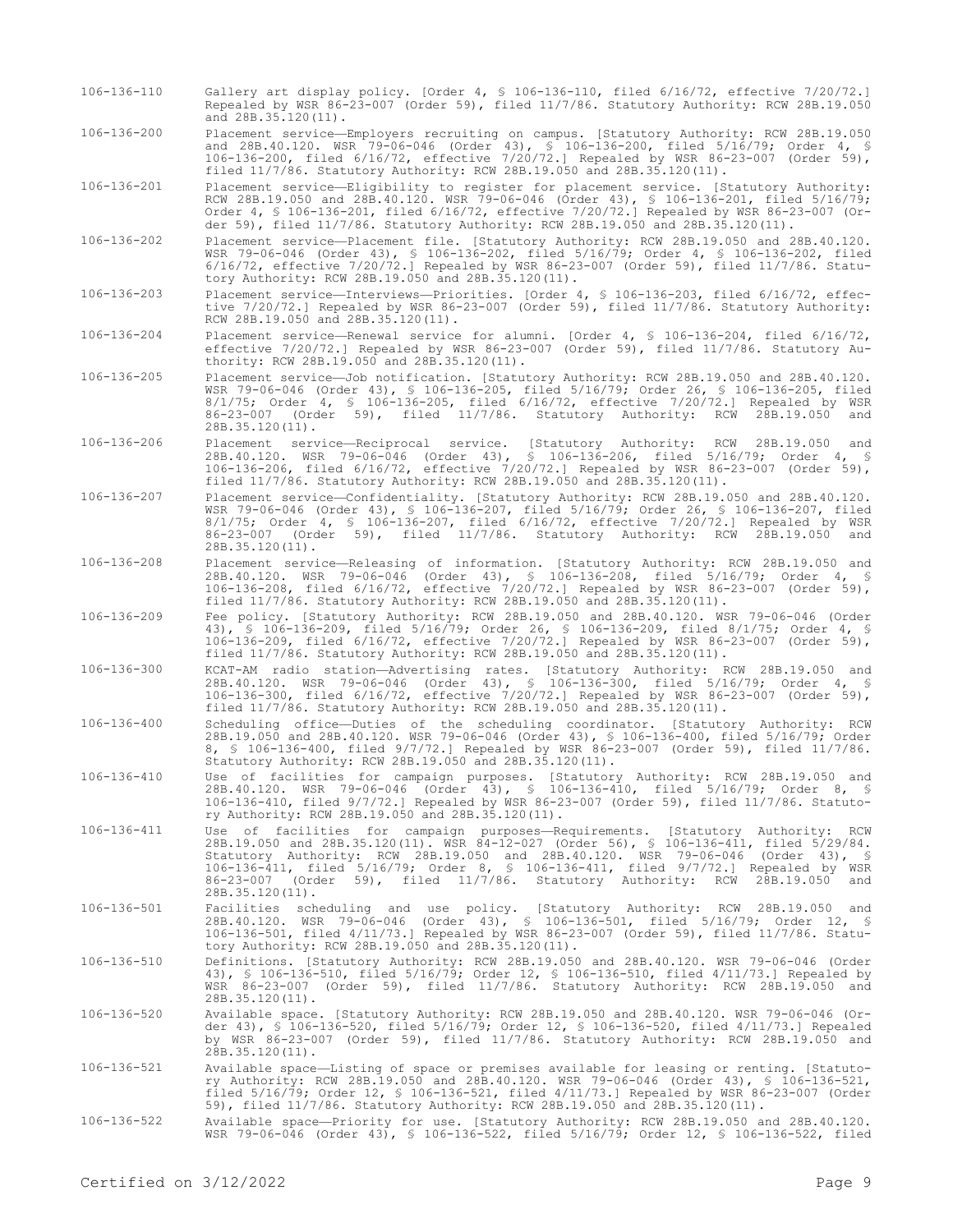4/11/73.] Repealed by WSR 86-23-007 (Order 59), filed 11/7/86. Statutory Authority: RCW 28B.19.050 and 28B.35.120(11).

106-136-523 Available space—Classrooms. [Statutory Authority: RCW 28B.19.050 and 28B.40.120. WSR 79-06-046 (Order 43), § 106-136-523, filed 5/16/79; Order 12, § 106-136-523, filed 4/11/73.] Repealed by WSR 86-23-007 (Order 59), filed 11/7/86. Statutory Authority: RCW 28B.19.050 and 28B.35.120(11).

106-136-524 Available space—Lease requirement. [Statutory Authority: RCW 28B.19.050 and 28B.40.120. WSR 79-06-046 (Order 43), § 106-136-524, filed 5/16/79; Order 12, § 106-136-524, filed 4/11/73.] Repealed by WSR 86-23-007 (Order 59), filed 11/7/86. Statutory Authority: RCW 28B.19.050 and 28B.35.120(11).

- 106-136-525 Available space—Leasing fee or rental rate. [Statutory Authority: RCW 28B.19.050 and 28B.40.120. WSR 79-06-046 (Order 43), § 106-136-525, filed 5/16/79; Order 12, § 106-136-525, filed 4/11/73.] Repealed by WSR 86-23-007 (Order 59), filed 11/7/86. Statutory Authority: RCW 28B.19.050 and 28B.35.120(11).
- 106-136-526 Available space—Scheduling deadlines. [Statutory Authority: RCW 28B.19.050 and 28B.40.120. WSR 79-06-046 (Order 43), § 106-136-526, filed 5/16/79; Order 12, § 106-136-526, filed 4/11/73.] Repealed by WSR 86-23-007 (Order 59), filed 11/7/86. Statutory Authority: RCW 28B.19.050 and 28B.35.120(11).
- 106-136-527 Available space—Prohibition. [Statutory Authority: RCW 28B.19.050 and 28B.40.120. WSR 79-06-046 (Order 43), § 106-136-527, filed 5/16/79; Order 12, § 106-136-527, filed 4/11/73.] Repealed by WSR 86-23-007 (Order 59), filed 11/7/86. Statutory Authority: RCW 28B.19.050 and 28B.35.120(11).
- 106-136-528 Available space—Limitations. [Statutory Authority: RCW 28B.19.050 and 28B.40.120. WSR 79-06-046 (Order 43), § 106-136-528, filed 5/16/79; Order 12, § 106-136-528, filed 4/11/73.] Repealed by WSR 86-23-007 (Order 59), filed 11/7/86. Statutory Authority: RCW 28B.19.050 and 28B.35.120(11).
- 106-136-529 Available space—Authority of scheduling coordinator. [Statutory Authority: RCW 28B.19.050 and 28B.40.120. WSR 79-06-046 (Order 43), § 106-136-529, filed 5/16/79; Order 12, § 106-136-529, filed 4/11/73.] Repealed by WSR 86-23-007 (Order 59), filed 11/7/86. Statutory Authority: RCW 28B.19.050 and 28B.35.120(11).
- 106-136-590 Resolution of conflicts with other university policies. [Statutory Authority: RCW 28B.19.050 and 28B.40.120. WSR 79-06-046 (Order 43), § 106-136-590, filed 5/16/79; Order 13, § 106-136-590, filed 5/4/73; Order 12, § 106-136-590, filed 4/11/73.] Repealed by WSR 86-23-007 (Order 59), filed 11/7/86. Statutory Authority: RCW 28B.19.050 and 28B.35.120(11).
- 106-136-591 Resolution of conflicts with other university policies—Commercial enterprise. [Statutory Authority: RCW 28B.19.050 and 28B.40.120. WSR 79-06-046 (Order 43), § 106-136-591, filed 5/16/79; Order 12, § 106-136-591, filed 4/11/73.] Repealed by WSR 86-23-007 (Order 59), filed 11/7/86. Statutory Authority: RCW 28B.19.050 and 28B.35.120(11).
- 106-136-600 Entertainment policy. [Statutory Authority: RCW 28B.19.050 and 28B.40.120. WSR 78-10-106 (Order 41), § 106-136-600, filed 10/4/78; Order 17, § 106-136-600, filed 7/2/74.] Repealed by WSR 86-23-007 (Order 59), filed 11/7/86. Statutory Authority: RCW 28B.19.050 and 28B.35.120(11).
- 106-136-601 Entertainment defined. [Statutory Authority: RCW 28B.19.050 and 28B.40.120. WSR 79-06-046 (Order 43), § 106-136-601, filed 5/16/79; WSR 78-10-106 (Order 41), § 106-136-601, filed 10/4/78; Order 17, § 106-136-601, filed 7/2/74.] Repealed by WSR 86-23-007 (Order 59), filed 11/7/86. Statutory Authority: RCW 28B.19.050 and 28B.35.120(11).

106-136-602 Festivals. [Order 17, § 106-136-602, filed 7/2/74.] Repealed by WSR 86-23-007 (Order 59), filed 11/7/86. Statutory Authority: RCW 28B.19.050 and 28B.35.120(11).

- 106-136-605 Approval of entertainment required. [Statutory Authority: RCW 28B.19.050 and 28B.40.120. WSR 78-10-106 (Order 41), § 106-136-605, filed 10/4/78; Order 17, § 106-136-605, filed 7/2/74.] Repealed by WSR 86-23-007 (Order 59), filed 11/7/86. Statutory Authority: RCW 28B.19.050 and 28B.35.120(11).
- 106-136-620 Responsibilities of the associated students of Central. [Statutory Authority: RCW 28B.19.050 and 28B.40.120. WSR 79-06-046 (Order 43), § 106-136-620, filed 5/16/79; WSR 78-10-106 (Order 41), § 106-136-620, filed 10/4/78; Order 17, § 106-136-620, filed 7/2/74.] Repealed by WSR 86-23-007 (Order 59), filed 11/7/86. Statutory Authority: RCW 28B.19.050 and 28B.35.120(11).
- 106-136-625 Prohibited activities at entertainment presentation. [Statutory Authority: RCW 28B.19.050 and 28B.40.120. WSR 79-06-046 (Order 43), § 106-136-625, filed 5/16/79; Order 17, § 106-136-625, filed 7/2/74.] Repealed by WSR 86-23-007 (Order 59), filed 11/7/86. Statutory Authority: RCW 28B.19.050 and 28B.35.120(11).
- 106-136-630 Obligations of officially recognized student organizations and private entities. [Statutory Authority: RCW 28B.19.050 and 28B.40.120. WSR 79-06-046 (Order 43), § 106-136-630, filed 5/16/79; WSR 78-10-106 (Order 41), § 106-136-630, filed 10/4/78; Order 17, § 106-136-630, filed 7/2/74.] Repealed by WSR 86-23-007 (Order 59), filed 11/7/86. Statutory Authority: RCW 28B.19.050 and 28B.35.120(11).
- 106-136-631 Obligations of officially recognized student organizations and private entities—Deposit of rental fee. [Statutory Authority: RCW 28B.19.050 and 28B.40.120. WSR 78-10-106 (Order 41), § 106-136-631, filed 10/4/78; Order 17, § 106-136-631, filed 7/2/74.] Repealed by WSR 86-23-007 (Order 59), filed 11/7/86. Statutory Authority: RCW 28B.19.050 and 28B.35.120(11).
- 106-136-632 Obligations of officially recognized student organizations and private entities—Damages bond. [Statutory Authority: RCW 28B.19.050 and 28B.40.120. WSR 78-10-106 (Order 41), § 106-136-632, filed 10/4/78; Order 17, § 106-136-632, filed 7/2/74.] Repealed by WSR 86-23-007 (Order 59), filed 11/7/86. Statutory Authority: RCW 28B.19.050 and 28B.35.120(11).
- 106-136-640 Scheduling responsibilities, requirements, priorities and procedure. [Statutory Authori-ty: RCW 28B.19.050 and 28B.40.120. WSR 78-10-106 (Order 41), § 106-136-640, filed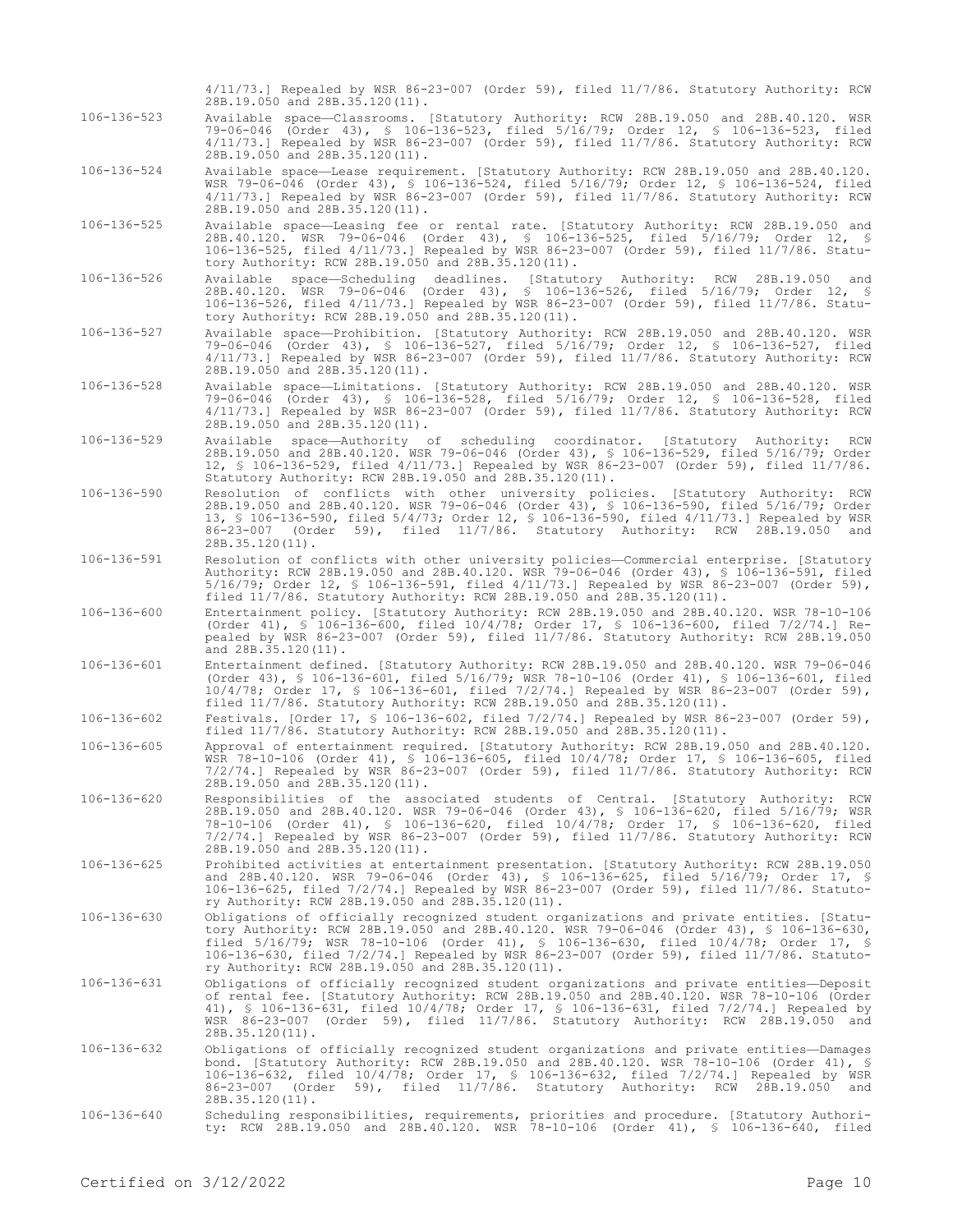10/4/78; Order 17, § 106-136-640, filed 7/2/74.] Repealed by WSR 86-23-007 (Order 59), filed 11/7/86. Statutory Authority: RCW 28B.19.050 and 28B.35.120(11).

- 106-136-641 Scheduling responsibilities, requirements, priorities and procedure—Procedure for request. [Statutory Authority: RCW 28B.19.050 and 28B.40.120. WSR 78-10-106 (Order 41), § 106-136-641, filed 10/4/78; Order 17, § 106-136-641, filed 7/2/74.] Repealed by WSR 86-23-007 (Order 59), filed 11/7/86. Statutory Authority: RCW 28B.19.050 and 28B.35.120(11).
- 106-136-642 Scheduling responsibilities, requirements, priorities and procedure—Prohibition of assignments. [Statutory Authority: RCW 28B.19.050 and 28B.40.120. WSR 78-10-106 (Order 41), § 106-136-642, filed 10/4/78; Order 17, § 106-136-642, filed 7/2/74.] Repealed by WSR 86-23-007 (Order 59), filed 11/7/86. Statutory Authority: RCW 28B.19.050 and 28B.35.120(11).
- 106-136-643 Scheduling responsibilities, requirements, priorities and procedure—Requirements for scheduling. [Statutory Authority: RCW 28B.19.050 and 28B.40.120. WSR 79-06-046 (Order 43), § 106-136-643, filed 5/16/79; WSR 78-10-106 (Order 41), § 106-136-643, filed 10/4/78; Order 17, § 106-136-643, filed 7/2/74.] Repealed by WSR 86-23-007 (Order 59), filed 11/7/86. Statutory Authority: RCW 28B.19.050 and 28B.35.120(11).
- 106-136-644 Scheduling responsibilities, requirements, priorities and procedure—Limitations on use of facilities. [Statutory Authority: RCW 28B.19.050 and 28B.40.120. WSR 79-06-046 (Order 43), § 106-136-644, filed 5/16/79; WSR 78-10-106 (Order 41), § 106-136-644, filed 10/4/78; Order 17, § 106-136-644, filed 7/2/74.] Repealed by WSR 86-23-007 (Order 59), filed 11/7/86. Statutory Authority: RCW 28B.19.050 and 28B.35.120(11).
- 106-136-645 Scheduling responsibilities, requirements, priorities and procedure—Requirements for execution of contract and contents. [Statutory Authority: RCW 28B.19.050 and 28B.40.120. WSR 78-10-106 (Order 41), § 106-136-645, filed 10/4/78; Order 17, § 106-136-645, filed 7/2/74.] Repealed by WSR 86-23-007 (Order 59), filed 11/7/86. Statutory Authority: RCW 28B.19.050 and 28B.35.120(11).
- 106-136-646 Scheduling responsibilities, requirements, priorities and procedure—Contract provisions. [Order 17, § 106-136-646, filed 7/2/74.] Repealed by WSR 86-23-007 (Order 59), filed 11/7/86. Statutory Authority: RCW 28B.19.050 and 28B.35.120(11).
- 106-136-650 Entertainment responsibilities. [Statutory Authority: RCW 28B.19.050 and 28B.40.120. WSR 78-10-106 (Order 41), § 106-136-650, filed 10/4/78; Order 17, § 106-136-650, filed 7/2/74.] Repealed by WSR 86-23-007 (Order 59), filed 11/7/86. Statutory Authority: RCW 28B.19.050 and 28B.35.120(11).
- 106-136-660 Authority of athletic director to administer athletic events. [Statutory Authority: RCW 28B.19.050 and 28B.40.120. WSR 78-10-106 (Order 41), § 106-136-660, filed 10/4/78; Order 17, § 106-136-660, filed 7/2/74.] Repealed by WSR 86-23-007 (Order 59), filed 11/7/86. Statutory Authority: RCW 28B.19.050 and 28B.35.120(11).
- 106-136-670 Authority of dean of student development to administer recreation program. [Statutory Authority: RCW 28B.19.050 and 28B.40.120. WSR 79-06-046 (Order 43), § 106-136-670, filed 5/16/79; WSR 78-10-106 (Order 41), § 106-136-670, filed 10/4/78; Order 17, § 106-136-670, filed 7/2/74.] Repealed by WSR 86-23-007 (Order 59), filed 11/7/86. Statutory Authority: RCW 28B.19.050 and 28B.35.120(11).
- 106-136-680 Authority of academic departments to administer their sponsored public events. [Statutory Authority: RCW 28B.19.050 and 28B.40.120. WSR 79-06-046 (Order 43), § 106-136-680, filed 5/16/79; WSR 78-10-106 (Order 41), § 106-136-680, filed 10/4/78; Order 17, § 106-136-680, filed 7/2/74.] Repealed by WSR 86-23-007 (Order 59), filed 11/7/86. Statutory Authority: RCW 28B.19.050 and 28B.35.120(11).
- 106-136-900 Use of computer facilities policy. [Order 2, § 106-136-900, filed 1/13/72.] Repealed by WSR 86-23-007 (Order 59), filed 11/7/86. Statutory Authority: RCW 28B.19.050 and 28B.35.120(11).
- 106-136-910 Use of computer facilities by students, faculty and staff. [Statutory Authority: RCW 28B.19.050 and 28B.40.120. WSR 79-06-046 (Order 43), § 106-136-910, filed 5/16/79; Order 2, § 106-136-910, filed 1/13/72.] Repealed by WSR 86-23-007 (Order 59), filed 11/7/86. Statutory Authority: RCW 28B.19.050 and 28B.35.120(11).
- 106-136-911 Use of computer facilities by students, faculty and staff—Instructional requirements. [Statutory Authority: RCW 28B.19.050 and 28B.40.120. WSR 79-06-046 (Order 43), § 106-136-911, filed 5/16/79; Order 2, § 106-136-911, filed 1/13/72.] Repealed by WSR 86-23-007 (Order 59), filed 11/7/86. Statutory Authority: RCW 28B.19.050 and 28B.35.120(11).
- 106-136-912 Use of computer facilities by students, faculty and staff—Times of availability. [Order 2, § 106-136-912, filed 1/13/72.] Repealed by WSR 86-23-007 (Order 59), filed 11/7/86. Statutory Authority: RCW 28B.19.050 and 28B.35.120(11).
- 106-136-915 Accessibility of computer facilities for use. [Order 2, § 106-136-915, filed 1/13/72.] Repealed by WSR 86-23-007 (Order 59), filed 11/7/86. Statutory Authority: RCW 28B.19.050 and 28B.35.120(11).
- 106-136-920 Type of use permitted. [Statutory Authority: RCW 28B.19.050 and 28B.40.120. WSR 79-06-046 (Order 43), § 106-136-920, filed 5/16/79; Order 2, § 106-136-920, filed 1/13/72.] Repealed by WSR 86-23-007 (Order 59), filed 11/7/86. Statutory Authority: RCW 28B.19.050 and 28B.35.120(11).

#### **Chapter 106-160 ADMISSION AND REGISTRATION PROCEDURES**

106-160-001 Admission and registration procedures and catalog requirements. [Statutory Authority: RCW 28B.19.050 and 28B.40.120. WSR 78-08-011 (Order 39), § 106-160-001, filed 7/11/78; Order 3, § 106-160-001, filed 2/28/72, effective 3/30/72.] Repealed by WSR 94-21-008 (Order CWU AO 77), filed 10/6/94, effective 11/6/94. Statutory Authority: RCW 28B.10.528 and 28B.35.120(12).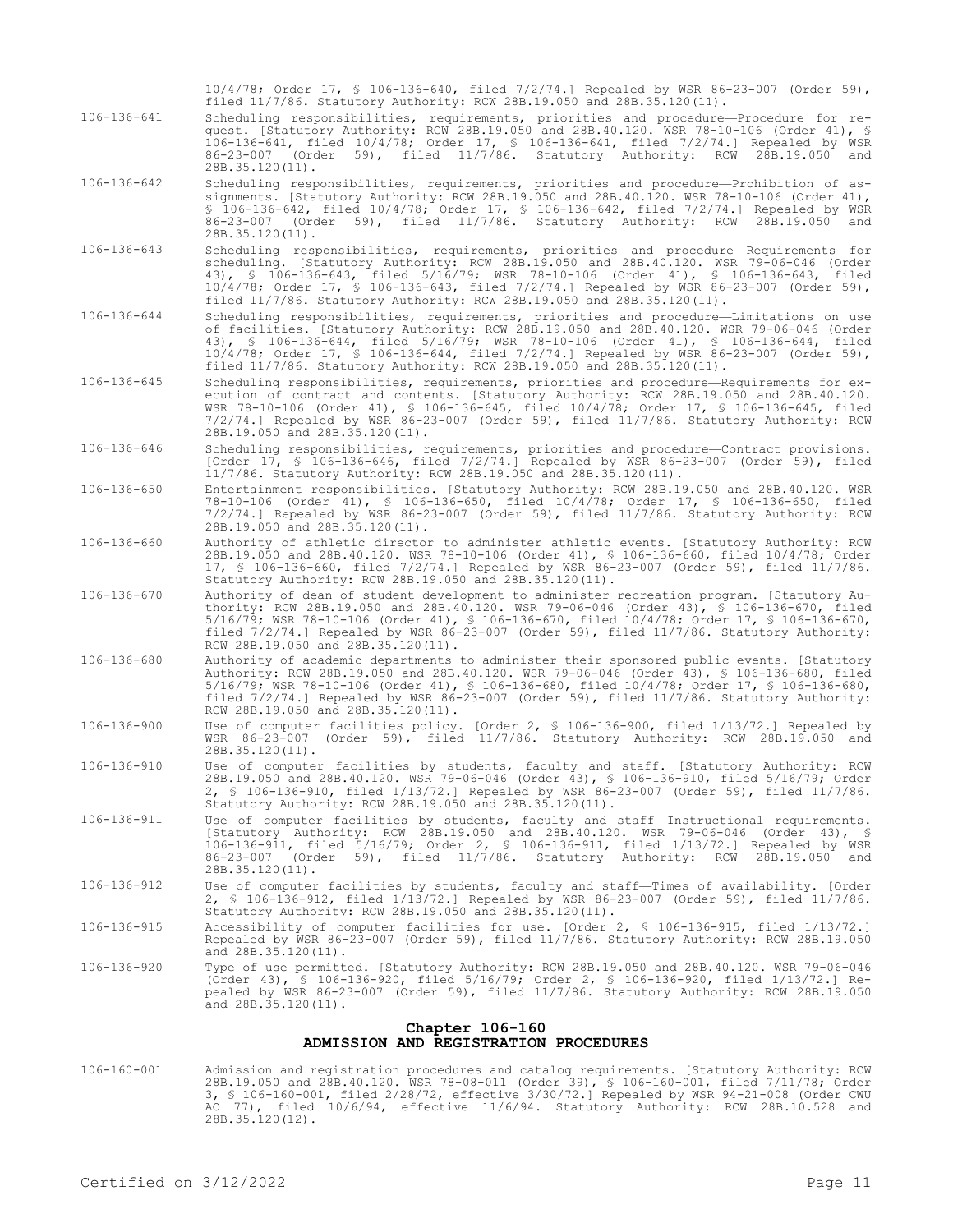106-160-002 Admission and registration procedures and catalog requirements—Changes in catalog. [Statutory Authority: RCW 28B.19.050 and 28B.40.120. WSR 78-08-011 (Order 39), § 106-160-002, filed 7/11/78; Order 3, § 106-160-002, filed 2/28/72, effective 3/30/72.] Repealed by WSR 94-21-008 (Order CWU AO 77), filed 10/6/94, effective 11/6/94. Statutory Authority: RCW 28B.10.528 and 28B.35.120(12). 106-160-005 Finances. [Statutory Authority: RCW 28B.19.050 and 28B.35.120(11). WSR 86-23-007 (Order 59), § 106-160-005, filed 11/7/86. Statutory Authority: RCW 28B.19.050 and 28B.40.120. WSR 78-08-011 (Order 39), § 106-160-005, filed 7/11/78; Order 3, § 106-160-005, filed 2/28/72, effective 3/30/72.] Repealed by WSR 94-21-008 (Order CWU AO 77), filed 10/6/94, effective 11/6/94. Statutory Authority: RCW 28B.10.528 and 28B.35.120(12). 106-160-006 Finances—Tuition refund schedule. [Statutory Authority: RCW 28B.19.050 and 28B.40.120. WSR 78-08-011 (Order 39), § 106-160-006, filed 7/11/78; Order 3, § 106-160-006, filed 2/28/72, effective 3/30/72.] Repealed by WSR 81-22-051 (Order 47), filed 11/3/81. Statutory Authority: RCW 28B.19.050 and 28B.35.120. 106-160-007 Finances—Sanctions. [Statutory Authority: RCW 28B.19.050 and 28B.40.120. WSR 78-08-011 (Order 39), § 106-160-007, filed 7/11/78; Order 3, § 106-160-007, filed 2/28/72, effective 3/30/72.] Repealed by WSR 86-23-007 (Order 59), filed 11/7/86. Statutory Authority: RCW 28B.19.050 and 28B.35.120(11). 106-160-010 Graduating students. [Statutory Authority: RCW 28B.19.050 and 28B.35.120(11). WSR 86-23-007 (Order 59), § 106-160-010, filed 11/7/86. Statutory Authority: RCW 28B.19.050 and 28B.40.120. WSR 78-08-011 (Order 39), § 106-160-010, filed 7/11/78; Order 3, § 106-160-010, filed 2/28/72, effective 3/30/72.] Repealed by WSR 94-21-008 (Order CWU AO 77), filed 10/6/94, effective 11/6/94. Statutory Authority: RCW 28B.10.528 and 28B.35.120(12). 106-160-015 Registration. [Statutory Authority: RCW 28B.19.050 and 28B.40.120. WSR 78-08-011 (Order 39), § 106-160-015, filed 7/11/78; Order 3, § 106-160-015, filed 2/28/72, effective 3/30/72.] Repealed by WSR 94-21-008 (Order CWU AO 77), filed 10/6/94, effective 11/6/94. Statutory Authority: RCW 28B.10.528 and 28B.35.120(12). 106-160-016 Registration—Deadlines. [Statutory Authority: RCW 28B.19.050 and 28B.40.120. WSR 78-08-011 (Order 39), § 106-160-016, filed 7/11/78; Order 3, § 106-160-016, filed 2/28/72, effective 3/30/72.] Repealed by WSR 94-21-008 (Order CWU AO 77), filed 10/6/94, effective 11/6/94. Statutory Authority: RCW 28B.10.528 and 28B.35.120(12). 106-160-017 Registration—Changes in registration and withdrawal. [Statutory Authority: RCW 28B.19.050 and 28B.40.120. WSR 78-08-011 (Order 39), § 106-160-017, filed 7/11/78; Order 3, § 106-160-017, filed 2/28/72, effective 3/30/72.] Repealed by WSR 94-21-008 (Order CWU AO 77), filed 10/6/94, effective 11/6/94. Statutory Authority: RCW 28B.10.528 and 28B.35.120(12). 106-160-020 Admission requirements—To freshman standing. [Statutory Authority: RCW 28B.19.050 and 28B.40.120. WSR 78-08-011 (Order 39), § 106-160-020, filed 7/11/78; Order 3, § 106-160-020, filed 2/28/72, effective 3/30/72.] Repealed by WSR 94-21-008 (Order CWU AO 77), filed 10/6/94, effective 11/6/94. Statutory Authority: RCW 28B.10.528 and 28B.35.120(12). 106-160-021 Admission requirements—Prospective students. [Statutory Authority: RCW 28B.19.050 and 28B.40.120. WSR 78-08-011 (Order 39), § 106-160-021, filed 7/11/78; Order 3, § 106-160-021, filed 2/28/72, effective 3/30/72.] Repealed by WSR 94-21-008 (Order CWU AO 77), filed 10/6/94, effective 11/6/94. Statutory Authority: RCW 28B.10.528 and  $28B.35.120(12)$ . 106-160-022 Admission requirements—Admission to advanced undergraduate standing. [Order 3, § 106-160-022, filed 2/28/72, effective 3/30/72.] Repealed by WSR 94-21-008 (Order CWU AO 77), filed 10/6/94, effective 11/6/94. Statutory Authority: RCW 28B.10.528 and 28B.35.120(12). 106-160-023 Admission requirements—Admission of international students. [Statutory Authority: RCW 28B.19.050 and 28B.40.120. WSR 78-08-011 (Order 39), § 106-160-023, filed 7/11/78; Order 3, § 106-160-023, filed 2/28/72, effective 3/30/72.] Repealed by WSR 94-21-008 (Order CWU AO 77), filed 10/6/94, effective 11/6/94. Statutory Authority: RCW 28B.10.528 and 28B.35.120(12). 106-160-024 Admission requirements—Readmission of former students. [Statutory Authority: RCW 28B.19.050 and 28B.40.120. WSR 78-08-011 (Order 39), § 106-160-024, filed 7/11/78; Order 3, § 106-160-024, filed 2/28/72, effective 3/30/72.] Repealed by WSR 94-21-008 (Order CWU AO 77), filed 10/6/94, effective 11/6/94. Statutory Authority: RCW 28B.10.528 and 28B.35.120(12). 106-160-025 Admission requirements—Admission of transient students. [Order 3, § 106-160-025, filed 2/28/72, effective 3/30/72.] Repealed by Order 30, filed 8/12/76. 106-160-026 Admission requirements—Admission of nonmatriculated students. [Statutory Authority: RCW 28B.19.050 and 28B.40.120. WSR 78-08-011 (Order 39), § 106-160-026, filed 7/11/78; Order 30, § 106-160-026, filed 8/12/76; Order 3, § 106-160-026, filed 2/28/72, effective 3/30/72.] Repealed by WSR 94-21-008 (Order CWU AO 77), filed 10/6/94, effective 11/6/94. Statutory Authority: RCW 28B.10.528 and 28B.35.120(12). 106-160-027 Admission requirements—Admission of veterans. [Statutory Authority: RCW 28B.19.050 and 28B.40.120. WSR 78-08-011 (Order 39), § 106-160-027, filed 7/11/78; Order 21, § 106-160-027, filed 7/11/75; Order 3, § 106-160-027, filed 2/28/72, effective 3/30/72.] Repealed by WSR 94-21-008 (Order CWU AO 77), filed 10/6/94, effective 11/6/94. Statutory Authority: RCW 28B.10.528 and 28B.35.120(12). 106-160-028 Admission requirements—Admission of part-time students and auditors. [Order 3, § 106-160-028, filed 2/28/72, effective 3/30/72.] Repealed by Order 30, filed 8/12/76. 106-160-029 Admission requirements—Application and admission to graduate study. [Order 3, § 106-160-029, filed 2/28/72, effective 3/30/72.] Repealed by WSR 94-21-008 (Order CWU AO 77), filed 10/6/94, effective 11/6/94. Statutory Authority: RCW 28B.10.528 and 28B.35.120(12).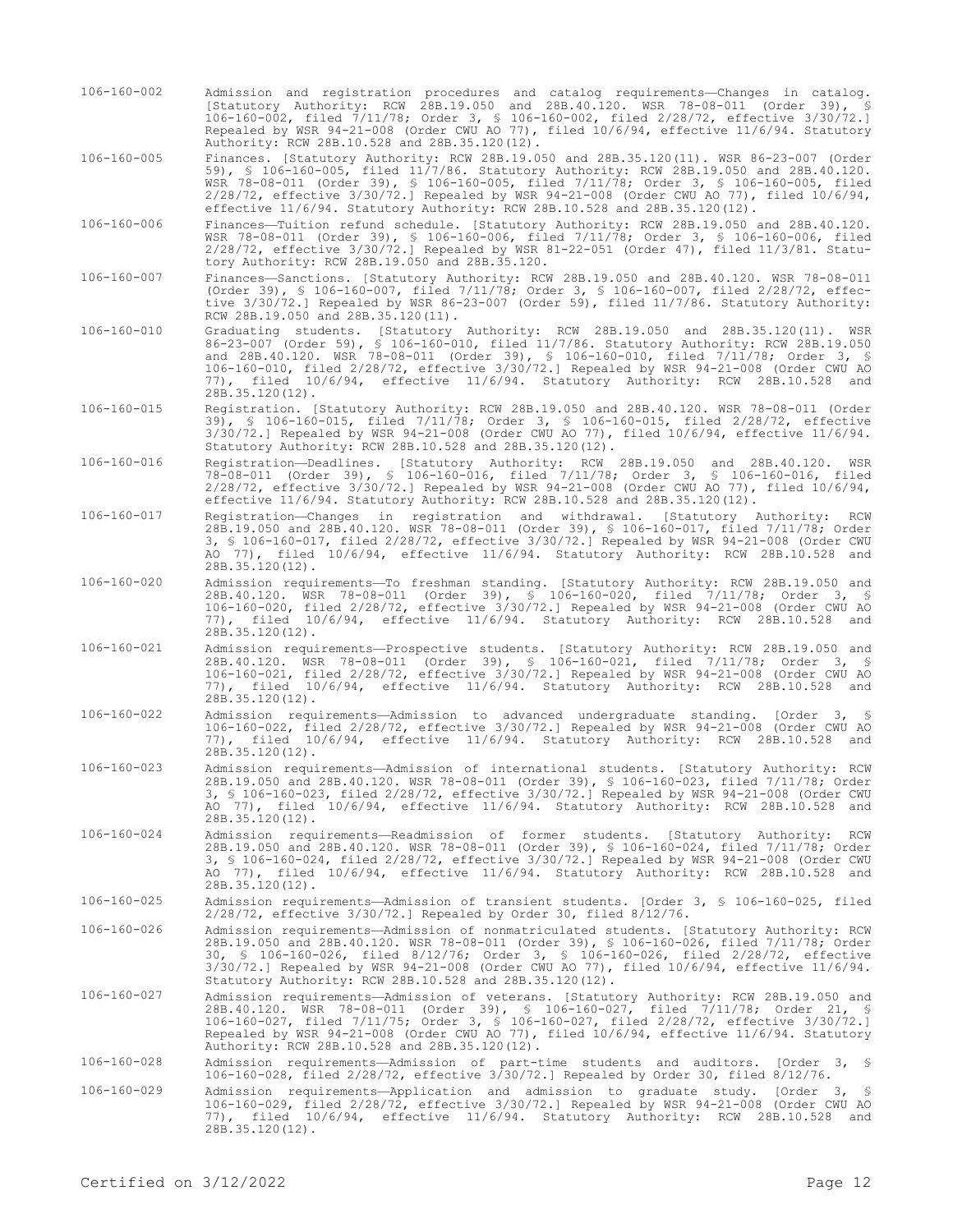106-160-030 Admission requirements—Application for study leading to a master's degree. [Statutory Authority: RCW 28B.19.050 and 28B.40.120. WSR 78-08-011 (Order 39), § 106-160-030, filed 7/11/78; Order 3, § 106-160-030, filed 2/28/72, effective 3/30/72.] Repealed by WSR 94-21-008 (Order CWU AO 77), filed 10/6/94, effective 11/6/94. Statutory Authority: RCW 28B.10.528 and 28B.35.120(12).

106-160-031 Admission requirements—Application for fifth year or nondegree study. [Statutory Authority: RCW 28B.19.050 and 28B.40.120. WSR 78-08-011 (Order 39), § 106-160-031, filed 7/11/78; Order 3, § 106-160-031, filed 2/28/72, effective 3/30/72.] Repealed by WSR 94-21-008 (Order CWU AO 77), filed 10/6/94, effective 11/6/94. Statutory Authority: RCW 28B.10.528 and 28B.35.120(12).

106-160-032 Admission requirements—Admission procedure. [Statutory Authority: RCW 28B.19.050 and 28B.40.120. WSR 78-08-011 (Order 39), § 106-160-032, filed 7/11/78; Order 3, § 106-160-032, filed 2/28/72, effective 3/30/72.] Repealed by WSR 94-21-008 (Order CWU AO 77), filed 10/6/94, effective 11/6/94. Statutory Authority: RCW 28B.10.528 and 28B.35.120(12).

106-160-033 Admission requirements—Procedures for high school graduates. [Order 3, § 106-160-033, filed 2/28/72, effective 3/30/72.] Repealed by WSR 94-21-008 (Order CWU AO 77), filed 10/6/94, effective 11/6/94. Statutory Authority: RCW 28B.10.528 and 28B.35.120(12).

- 106-160-034 Admission requirements—Procedures for advanced undergraduate standing. [Order 3, § 106-160-034, filed 2/28/72, effective 3/30/72.] Repealed by WSR 94-21-008 (Order CWU AO 77), filed 10/6/94, effective 11/6/94. Statutory Authority: RCW 28B.10.528 and 28B.35.120(12).
- 106-160-035 Admission requirements—Admission to credential program. [Statutory Authority: RCW 28B.19.050 and 28B.40.120. WSR 78-08-011 (Order 39), § 106-160-035, filed 7/11/78; Order 3, § 106-160-035, filed 2/28/72, effective 3/30/72.] Repealed by WSR 94-21-008 (Order CWU AO 77), filed 10/6/94, effective 11/6/94. Statutory Authority: RCW 28B.10.528 and 28B.35.120(12).
- 106-160-036 Admission requirements—Medical history. [Order 3, § 106-160-036, filed 2/28/72, effective 3/30/72.] Repealed by WSR 86-23-007 (Order 59), filed 11/7/86. Statutory Authority: RCW 28B.19.050 and 28B.35.120(11).
- 106-160-040 Summer session admission and registration procedures. [Statutory Authority: RCW 28B.19.050 and 28B.40.120. WSR 78-08-011 (Order 39), § 106-160-040, filed 7/11/78; Order 3, § 106-160-040, filed 2/28/72, effective 3/30/72.] Repealed by WSR 94-21-008 (Order CWU AO 77), filed 10/6/94, effective 11/6/94. Statutory Authority: RCW 28B.10.528 and 28B.35.120(12).
- 106-160-041 Summer session admission and registration procedures—Workshop registration. [Order 3, § 106-160-041, filed 2/28/72, effective 3/30/72.] Repealed by WSR 94-21-008 (Order CWU AO 77), filed 10/6/94, effective 11/6/94. Statutory Authority: RCW 28B.10.528 and 28B.35.120(12).
- 106-160-050 Admission and registration procedures and catalog requirements. [Statutory Authority: RCW 28B.10.528 and 28B.35.120(12). WSR 94-21-008 (Order CWU AO 77), § 106-160-050, filed 10/6/94, effective 11/6/94.] Repealed by WSR 19-16-062, filed 7/30/19, effective 8/30/19. Statutory Authority: RCW 28B.35.120 and chapter 34.05 RCW.
- 106-160-060 Admission and registration procedures and catalog requirements—Changes in catalog. [Statutory Authority: RCW 28B.10.528 and 28B.35.120(12). WSR 94-21-008 (Order CWU AO 77), § 106-160-060, filed 10/6/94, effective 11/6/94.] Repealed by WSR 19-16-062, filed 7/30/19, effective 8/30/19. Statutory Authority: RCW 28B.35.120 and chapter 34.05 RCW.
- 106-160-070 Finances. [Statutory Authority: RCW 28B.10.528 and 28B.35.120(12). WSR 07-01-066, § 106-160-070, filed 12/18/06, effective 1/18/07; WSR 94-21-008 (Order CWU AO 77), § 106-160-070, filed 10/6/94, effective 11/6/94.] Repealed by WSR 19-16-062, filed 7/30/19, effective 8/30/19. Statutory Authority: RCW 28B.35.120 and chapter 34.05 RCW.
- 106-160-080 Graduating students. [Statutory Authority: RCW 28B.10.528 and 28B.35.120(12). WSR 07-01-066, § 106-160-080, filed 12/18/06, effective 1/18/07; WSR 94-21-008 (Order CWU AO 77), § 106-160-080, filed 10/6/94, effective 11/6/94.] Repealed by WSR 19-16-062, filed 7/30/19, effective 8/30/19. Statutory Authority: RCW 28B.35.120 and chapter 34.05 RCW.
- 106-160-090 Registration. [Statutory Authority: RCW 28B.10.528 and 28B.35.120(12). WSR 07-01-066, § 106-160-090, filed 12/18/06, effective 1/18/07; WSR 94-21-008 (Order CWU AO 77), § 106-160-090, filed 10/6/94, effective 11/6/94.] Repealed by WSR 19-16-062, filed 7/30/19, effective 8/30/19. Statutory Authority: RCW 28B.35.120 and chapter 34.05 RCW.
- 106-160-100 Registration—Deadlines. [Statutory Authority: RCW 28B.10.528 and 28B.35.120(12). WSR 94-21-008 (Order CWU AO 77), § 106-160-100, filed 10/6/94, effective 11/6/94.] Repealed by WSR 19-16-062, filed 7/30/19, effective 8/30/19. Statutory Authority: RCW 28B.35.120 and chapter 34.05 RCW.
- 106-160-110 Registration—Changes in registration and withdrawal. [Statutory Authority: RCW 28B.10.528 and 28B.35.120(12). WSR 07-01-066, § 106-160-110, filed 12/18/06, effective 1/18/07; WSR 94-21-008 (Order CWU AO 77), § 106-160-110, filed 10/6/94, effective 11/6/94.] Repealed by WSR 19-16-062, filed 7/30/19, effective 8/30/19. Statutory Authority: RCW 28B.35.120 and Administrative Procedure Act, chapter 34.05 RCW.
- 106-160-120 Admission requirements—To freshman standing. [Statutory Authority: RCW 28B.10.528 and 28B.35.120(12). WSR 07-01-066, § 106-160-120, filed 12/18/06, effective 1/18/07; WSR 94-21-008 (Order CWU AO 77), § 106-160-120, filed 10/6/94, effective 11/6/94.] Repealed by WSR 19-16-062, filed 7/30/19, effective 8/30/19. Statutory Authority: RCW 28B.35.120 and chapter 34.05 RCW.
- 106-160-130 Admission requirements for transfer applicants. [Statutory Authority: RCW 28B.10.528 and<br>28B.35.120(12). WSR 07-01-066, § 106-160-130, filed 12/18/06, effective 1/18/07; WSR<br>94-21-008 (Order CWU AO 77), § 106-1 by WSR 19-16-062, filed 7/30/19, effective 8/30/19. Statutory Authority: RCW 28B.35.120 and chapter 34.05 RCW.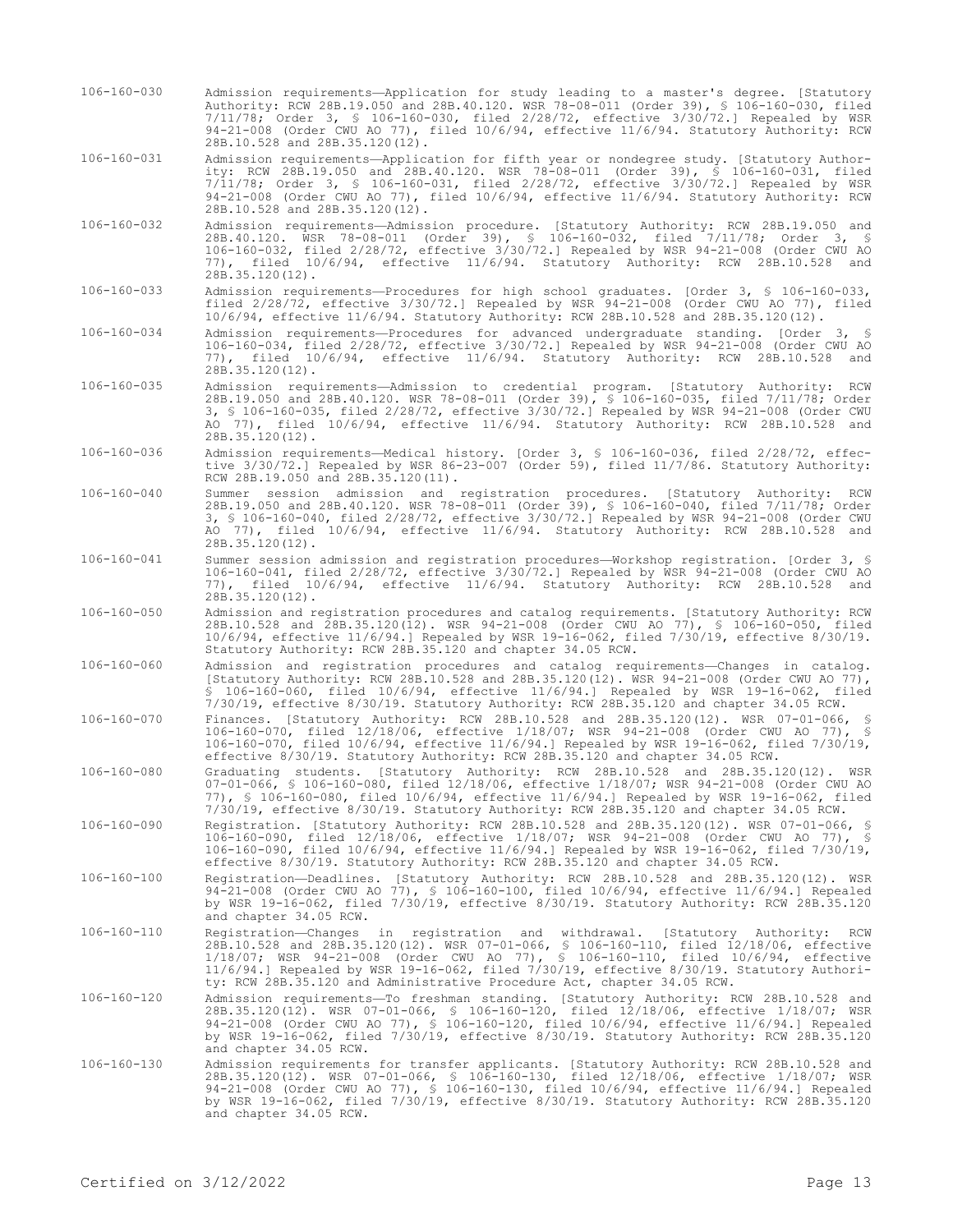- 106-160-140 Readmission of former students. [Statutory Authority: RCW 28B.10.528 and 28B.35.120(12). WSR 07-01-066, § 106-160-140, filed 12/18/06, effective 1/18/07; WSR 94-21-008 (Order CWU AO 77), § 106-160-140, filed 10/6/94, effective 11/6/94.] Repealed by WSR 19-16-062, filed 7/30/19, effective 8/30/19. Statutory Authority: RCW 28B.35.120 and chapter 34.05 RCW.
- 106-160-150 Provisional enrollment. [Statutory Authority: RCW 28B.10.528 and 28B.35.120(12). WSR 94-21-008 (Order CWU AO 77), § 106-160-150, filed 10/6/94, effective 11/6/94.] Repealed by WSR 07-01-066, filed 12/18/06, effective 1/18/07. Statutory Authority: RCW 28B.10.528 and 28B.35.120(12).
- 106-160-160 Nonmatriculating students. [Statutory Authority: RCW 28B.10.528 and 28B.35.120(12). WSR 07-01-066, § 106-160-160, filed 12/18/06, effective 1/18/07; WSR 94-21-008 (Order CWU AO 77), § 106-160-160, filed 10/6/94, effective 11/6/94.] Repealed by WSR 19-16-062, filed 7/30/19, effective 8/30/19. Statutory Authority: RCW 28B.35.120 and Administrative Procedure Act, chapter 34.05 RCW.
- 106-160-170 High school enrichment. [Statutory Authority: RCW 28B.10.528 and 28B.35.120(12). WSR 07-01-066, § 106-160-170, filed 12/18/06, effective 1/18/07; WSR 94-21-008 (Order CWU AO 77), § 106-160-170, filed 10/6/94, effective 11/6/94.] Repealed by WSR 19-16-062, filed 7/30/19, effective 8/30/19. Statutory Authority: RCW 28B.35.120 and chapter 34.05 RCW.
- 106-160-180 Admission requirements—International students. [Statutory Authority: RCW 28B.10.528 and 28B.35.120(12). WSR 07-01-066, § 106-160-180, filed 12/18/06, effective 1/18/07; WSR 94-21-008 (Order CWU AO 77), § 106-160-180, filed 10/6/94, effective 11/6/94.] Repealed by WSR 19-16-062, filed 7/30/19, effective 8/30/19. Statutory Authority: RCW 28B.35.120 and chapter 34.05 RCW.
- 106-160-190 Application procedures. [Statutory Authority: RCW 28B.10.528 and 28B.35.120(12). WSR 07-01-066, § 106-160-190, filed 12/18/06, effective 1/18/07; WSR 94-21-008 (Order CWU AO 77), § 106-160-190, filed 10/6/94, effective 11/6/94.] Repealed by WSR 19-16-062, filed 7/30/19, effective 8/30/19. Statutory Authority: RCW 28B.35.120 and chapter 34.05 RCW.
- 106-160-200 Required transcripts. [Statutory Authority: RCW 28B.10.528 and 28B.35.120(12). WSR 07-01-066, § 106-160-200, filed 12/18/06, effective 1/18/07; WSR 94-21-008 (Order CWU AO 77), § 106-160-200, filed 10/6/94, effective 11/6/94.] Repealed by WSR 19-16-062, filed 7/30/19, effective 8/30/19. Statutory Authority: RCW 28B.35.120 and chapter 34.05 RCW.
- 106-160-210 Required tests. [Statutory Authority: RCW 28B.10.528 and 28B.35.120(12). WSR 07-01-066, § 106-160-210, filed 12/18/06, effective 1/18/07; WSR 94-21-008 (Order CWU AO 77), § 106-160-210, filed 10/6/94, effective 11/6/94.] Repealed by WSR 19-16-062, filed 7/30/19, effective 8/30/19. Statutory Authority: RCW 28B.35.120 and chapter 34.05 RCW.
- 106-160-220 Admission decision. [Statutory Authority: RCW 28B.10.528 and 28B.35.120(12). WSR 07-01-066, § 106-160-220, filed 12/18/06, effective 1/18/07; WSR 94-21-008 (Order CWU AO 77), § 106-160-220, filed 10/6/94, effective 11/6/94.] Repealed by WSR 19-16-062, filed 7/30/19, effective 8/30/19. Statutory Authority: RCW 28B.35.120 and chapter 34.05 RCW.
- 106-160-230 Accepting the offer of admission. [Statutory Authority: RCW 28B.10.528 and 28B.35.120(12). WSR 07-01-066, § 106-160-230, filed 12/18/06, effective 1/18/07; WSR 94-21-008 (Order CWU AO 77), § 106-160-230, filed 10/6/94, effective 11/6/94.] Repealed by WSR 19-16-062, filed 7/30/19, effective 8/30/19. Statutory Authority: RCW 28B.35.120 and chapter 34.05 RCW.
- 106-160-240 Admission requirements—Application and admission to graduate study. [Statutory Authority: RCW 28B.10.528 and 28B.35.120(12). WSR 94-21-008 (Order CWU AO 77), § 106-160-240, filed 10/6/94, effective 11/6/94.] Repealed by WSR 19-16-062, filed 7/30/19, effective 8/30/19. Statutory Authority: RCW 28B.35.120 and chapter 34.05 RCW.
- 106-160-250 Admission requirements—Application for study leading to a master's degree. [Statutory Authority: RCW 28B.10.528 and 28B.35.120(12). WSR 94-21-008 (Order CWU AO 77), § 106-160-250, filed 10/6/94, effective 11/6/94.] Repealed by WSR 19-16-062, filed 7/30/19, effective 8/30/19. Statutory Authority: RCW 28B.35.120 and chapter 34.05 RCW.
- 106-160-260 Admission requirements—Application for fifth year or nondegree study. [Statutory Authority: RCW 28B.10.528 and 28B.35.120(12). WSR 94-21-008 (Order CWU AO 77), § 106-160-260, filed 10/6/94, effective 11/6/94.] Repealed by WSR 07-01-066, filed 12/18/06, effective 1/18/07. Statutory Authority: RCW 28B.10.528 and 28B.35.120(12).
- 106-160-270 Admission requirements—Admission procedure. [Statutory Authority: RCW 28B.10.528 and 28B.35.120(12). WSR 94-21-008 (Order CWU AO 77), § 106-160-270, filed 10/6/94, effective 11/6/94.] Repealed by WSR 19-16-062, filed 7/30/19, effective 8/30/19. Statutory Authority: RCW 28B.35.120 and chapter 34.05 RCW.
- 106-160-280 Admission requirements—Procedures for high school graduates. [Statutory Authority: RCW 28B.10.528 and 28B.35.120(12). WSR 94-21-008 (Order CWU AO 77), § 106-160-280, filed 10/6/94, effective 11/6/94.] Repealed by WSR 07-01-066, filed 12/18/06, effective 1/18/07. Statutory Authority: RCW 28B.10.528 and 28B.35.120(12).
- 106-160-290 Admission requirements—Procedures for advanced undergraduate standing. [Statutory Authority: RCW 28B.10.528 and 28B.35.120(12). WSR 94-21-008 (Order CWU AO 77), § 106-160-290, filed 10/6/94, effective 11/6/94.] Repealed by WSR 07-01-066, filed 12/18/06, effective 1/18/07. Statutory Authority: RCW 28B.10.528 and 28B.35.120(12).
- 106-160-300 Admission requirements—Admission to credential program. [Statutory Authority: RCW 28B.10.528 and 28B.35.120(12). WSR 94-21-008 (Order CWU AO 77), § 106-160-300, filed 10/6/94, effective 11/6/94.] Repealed by WSR 07-01-066, filed 12/18/06, effective 1/18/07. Statutory Authority: RCW 28B.10.528 and 28B.35.120(12).
- 106-160-310 Summer session admission and registration procedures. [Statutory Authority: RCW<br>28B.10.528 and 28B.35.120(12). WSR 94-21-008 (Order CWU AO 77), § 106-160-310, filed<br>10/6/94, effective 11/6/94.] Repealed by WSR Statutory Authority: RCW 28B.35.120 and chapter 34.05 RCW.
- 106-160-320 Summer session admission and registration procedures—Workshop registration. [Statutory Authority: RCW 28B.10.528 and 28B.35.120(12). WSR 94-21-008 (Order CWU AO 77), § 106-160-320, filed 10/6/94, effective 11/6/94.] Repealed by WSR 19-16-062, filed 7/30/19, effective 8/30/19. Statutory Authority: RCW 28B.35.120 and chapter 34.05 RCW.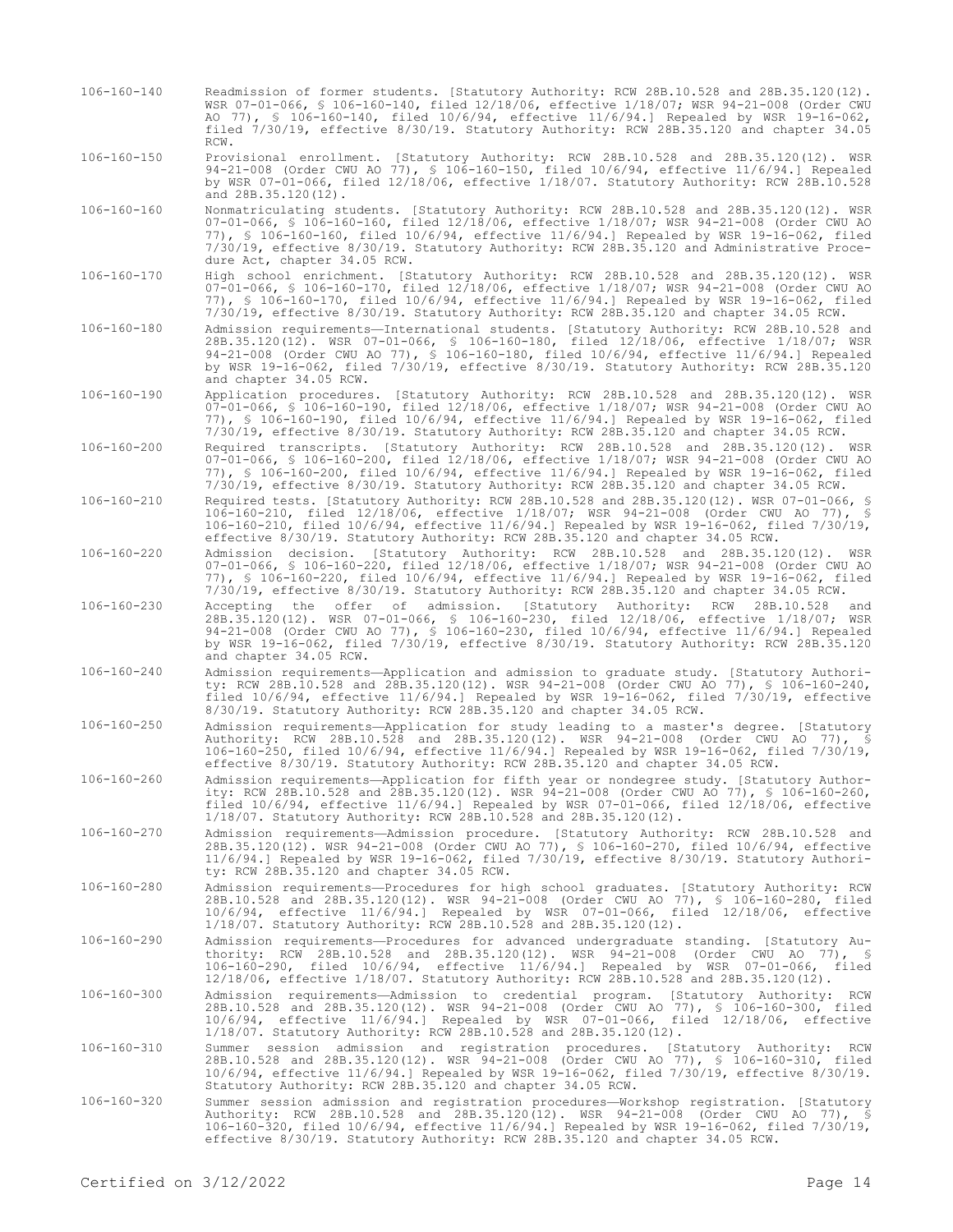### **Chapter 106-164 BID PROCEDURES**

- 106-164-901 Bond bid policies and procedures. [Statutory Authority: RCW 28B.19.050 and 28B.40.120. WSR 78-08-011 (Order 39), § 106-164-901, filed 7/11/78; Order 2, § 106-164-901, filed 1/13/72, effective 2/21/72.] Repealed by WSR 86-23-007 (Order 59), filed 11/7/86. Statutory Authority: RCW 28B.19.050 and 28B.35.120(11).
- 106-164-910 Bond bid procedures and requirements. [Statutory Authority: RCW 28B.19.050 and 28B.40.120. WSR 78-08-011 (Order 39), § 106-164-910, filed 7/11/78; Order 2, § 106-164-910, filed 1/13/72, effective 2/21/72.] Repealed by WSR 86-23-007 (Order 59), filed 11/7/86. Statutory Authority: RCW 28B.19.050 and 28B.35.120(11).
- 106-164-911 Bond bid procedures and requirements—Availability and submission requirements. [Order 2, § 106-164-911, filed 1/13/72, effective 2/21/72.] Repealed by WSR 86-23-007 (Order 59), filed 11/7/86. Statutory Authority: RCW 28B.19.050 and 28B.35.120(11).
- 106-164-912 Bond bid procedures and requirements—Time of filing and late bids. [Statutory Authority: RCW 28B.19.050 and 28B.40.120. WSR 78-08-011 (Order 39), § 106-164-912, filed 7/11/78; Order 2, § 106-164-912, filed 1/13/72, effective 2/21/72.] Repealed by WSR 86-23-007 (Order 59), filed 11/7/86. Statutory Authority: RCW 28B.19.050 and 28B.35.120(11).
- 106-164-913 Bond bid procedures and requirements—Bid opening. [Order 2, § 106-164-913, filed 1/13/72, effective 2/21/72.] Repealed by WSR 86-23-007 (Order 59), filed 11/7/86. Statutory Authority: RCW 28B.19.050 and 28B.35.120(11).
- 106-164-914 Bond bid procedures and requirements—Board action on bids. [Order 2, § 106-164-914, filed 1/13/72, effective 2/21/72.] Repealed by WSR 86-23-007 (Order 59), filed 11/7/86. Statutory Authority: RCW 28B.19.050 and 28B.35.120(11).

#### **Chapter 106-172 STUDENT RECORDS POLICY**

- 106-172-700 Purpose. [Statutory Authority: RCW 28B.19.050 and 28B.40.120. WSR 78-08-011 (Order 39), § 106-172-700, filed 7/11/78; Order 35, § 106-172-700, filed 7/13/77; Order 29, § 106-172-700, filed 8/2/76; Order 23, § 106-172-700, filed 7/31/75; Order 10, § 106-172-700, filed 12/7/72.] Repealed by WSR 19-16-062, filed 7/30/19, effective 8/30/19. Statutory Authority: RCW 28B.35.120 and chapter 34.05 RCW.
- 106-172-710 Definitions and requirements. [Order 10, § 106-172-710, filed 12/7/72.] Repealed by Order 23, filed 7/31/75. Later promulgation, see WAC 106-172-711.
- 106-172-711 Definitions. [Statutory Authority: RCW 28B.10.528, 28B.35.120(12) and 41 C.R.F. [C.F.R.] 06-50. WSR 06-23-107, § 106-172-711, filed 11/17/06, effective 12/18/06. Statutory Authority: RCW 28B.10.528 and 28B.35.120(12). WSR 94-21-048 (Order CWU AO 75), § 106-172-711, filed 10/12/94, effective 11/12/94. Statutory Authority: RCW 28B.19.050 and 28B.35.120(11). WSR 86-23-007 (Order 59), § 106-172-711, filed 11/7/86. Statutory Authority: RCW 28B.19.050 and 28B.40.120. WSR 78-08-011 (Order 39), § 106-172-711, filed 7/11/78; Order 35, § 106-172-711, filed 7/13/77; Order 29, § 106-172-711, filed 8/2/76; Order 23, § 106-172-711, filed 7/31/75. Formerly WAC 106-172-710 (part).] Repealed by WSR 19-16-062, filed 7/30/19, effective 8/30/19. Statutory Authority: RCW 28B.35.120 and chapter 34.05 RCW.
- 106-172-720 Right to review. [Order 10, § 106-172-720, filed 12/7/72.] Repealed by Order 23, filed 7/31/75. Later promulgation, see WAC 106-172-731.
- 106-172-721 Notification by educational institution. [Statutory Authority: RCW 28B.10.528, 28B.35.120(12) and 41 C.R.F. [C.F.R.] 06-50. WSR 06-23-107, § 106-172-721, filed 11/17/06, effective 12/18/06. Statutory Authority: RCW 28B.10.528 and 28B.35.120(12). WSR 94-21-048 (Order CWU AO 75), § 106-172-721, filed 10/12/94, effective 11/12/94. Statutory Authority: RCW 28B.19.050 and 28B.35.120(11). WSR 86-23-007 (Order 59), § 106-172-721, filed 11/7/86. Statutory Authority: RCW 28B.19.050 and 28B.40.120. WSR 78-08-011 (Order 39), § 106-172-721, filed 7/11/78; Order 35, § 106-172-721, filed 7/13/77; Order 29, § 106-172-721, filed 8/2/76; Order 23, § 106-172-721, filed 7/31/75.] Repealed by WSR 19-16-062, filed 7/30/19, effective 8/30/19. Statutory Authority: RCW 28B.35.120 and chapter 34.05 RCW.
- 106-172-725 Waivers. [Order 23, § 106-172-725, filed 7/31/75.] Repealed by Order 35, filed 7/13/77.

106-172-730 Research uses of information. [Order 10, § 106-172-730, filed 12/7/72.] Repealed by Order 23, filed 7/31/75.

- 106-172-731 Access to education records. [Statutory Authority: RCW 28B.10.528, 28B.35.120(12) and 41 C.R.F. [C.F.R.] 06-50. WSR 06-23-107, § 106-172-731, filed 11/17/06, effective 12/18/06. Statutory Authority: RCW 28B.10.528 and 28B.35.120(12). WSR 94-21-048 (Order CWU AO 75), § 106-172-731, filed 10/12/94, effective 11/12/94. Statutory Authority: RCW 28B.19.050 and 28B.35.120(11). WSR 86-23-007 (Order 59), § 106-172-731, filed 11/7/86. Statutory Authority: RCW 28B.19.050 and 28B.40.120. WSR 78-08-011 (Order 39), § 106-172-731, filed 7/11/78; Order 35, § 106-172-731, filed 7/13/77; Order 29, § 106-172-731, filed 8/2/76; Order 23, § 106-172-731, filed 7/31/75. Formerly WAC 106-172-720 (part).] Repealed by WSR 19-16-062, filed 7/30/19, effective 8/30/19. Statutory Authority: RCW 28B.35.120 and chapter 34.05 RCW.
- 106-172-733 Limitations on access to education records. [Statutory Authority: RCW 28B.19.050 and 28B.35.120(11). WSR 86-23-007 (Order 59), § 106-172-733, filed 11/7/86. Statutory Author-ity: RCW 28B.19.050 and 28B.40.120. WSR 78-08-011 (Order 39), § 106-172-733, filed 7/11/78; Order 35, § 106-172-733, filed 7/13/77.] Repealed by WSR 19-16-062, filed 7/30/19, effective 8/30/19. Statutory Authority: RCW 28B.35.120 and chapter 34.05 RCW.
- Exception to consent requirements and record of access. [Statutory Authority: RCW 28B.10.528, 28B.35.120(12) and 41 C.R.F. [C.F.R.] 06-50. WSR 06-23-107, § 106-172-735,<br>28B.10.528, 28B.35.120(12) and 41 C.R.F. [C.F.R.] 06-28B.35.120(12). WSR 94-21-048 (Order CWU AO 75), § 106-172-735, filed 10/12/94, effective 11/12/94. Statutory Authority: RCW 28B.19.050 and 28B.40.120. WSR 78-08-011 (Order 39), §